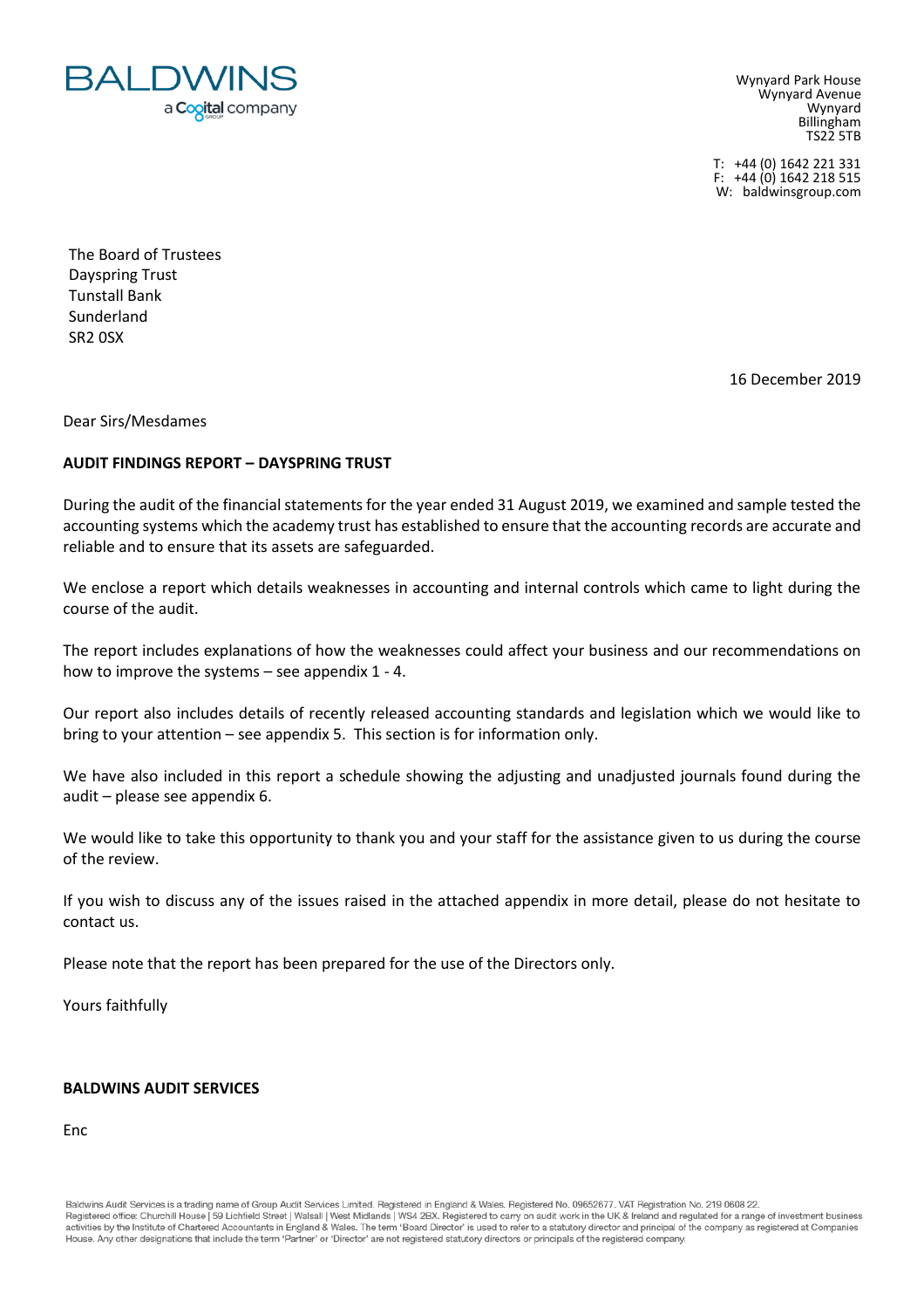### **CONTENTS**

- **1. Scope of the audit**
- **2. Independence issues**
- **3. Compliance with legal and regularity requirements**

**Audit recommendations:**

**Appendix 1 –** Executive Summary

**Appendix 2 -** Issues identified in current year audit

**Appendix 3 -** Unresolved issues from previous years

**Appendix 4 -** Resolution of previous year's issues

**Appendix 5** – Emerging Issues for Information Only

**Appendix 6 –** Adjusting and unadjusting journals

**Appendix 7 –** Reminder of MUSTS as set out in the Academies Financial Handbook 2019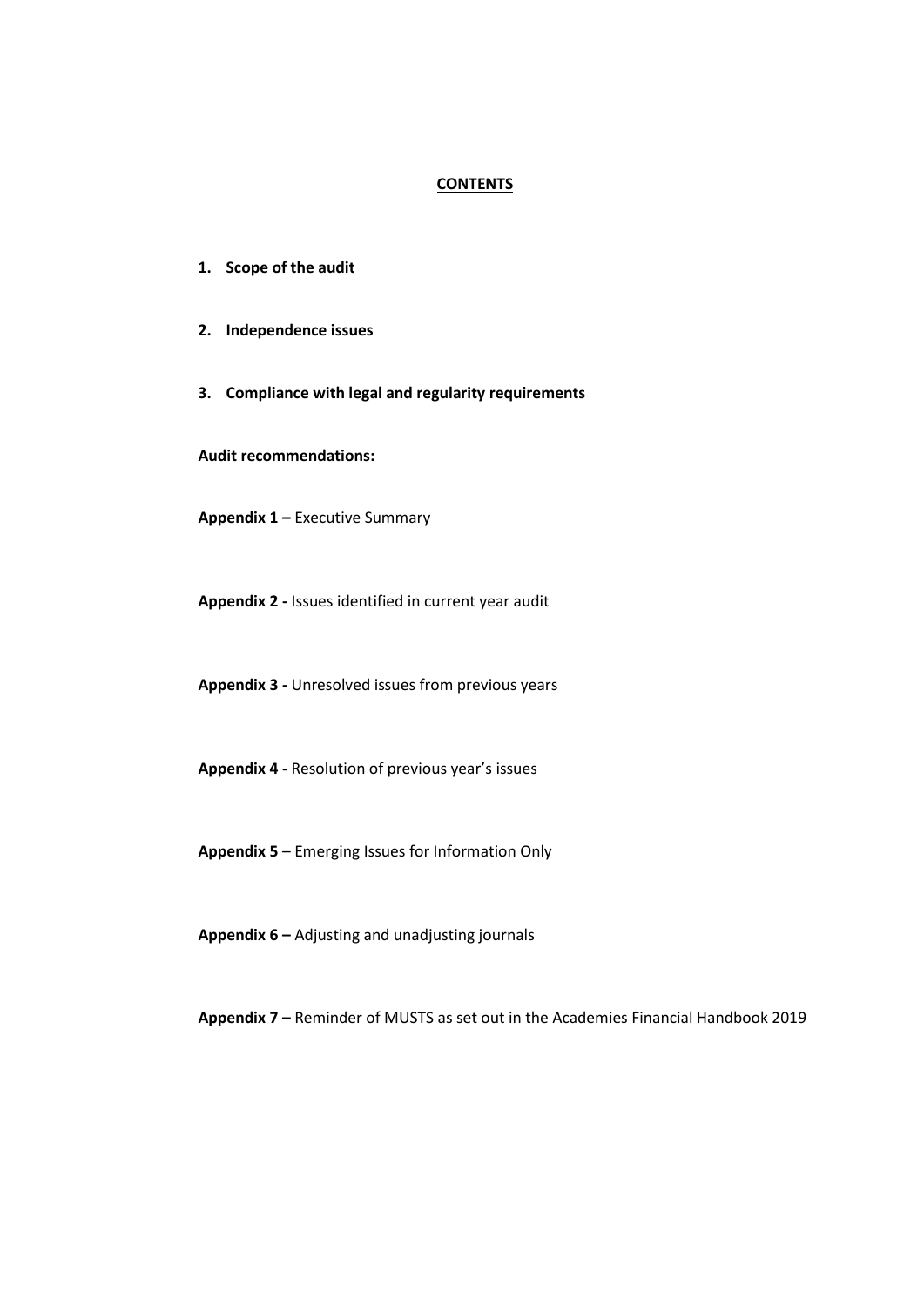# **1. Scope of the audit**

Our audit was carried out in accordance with Auditing Standards and with reference to the legal and regulations requirements as detailed in Section 3 of this report. Our audit approach is designed to ensure that our tests are focused in those areas where in our judgement the risk of errors is high, and where the likely impact of such errors would be significant. More specifically, this involved:

- a. Subjecting systems, controls, transactions and balances to substantive testing on a sample basis;
- b. Revising our audit plan for any significant financial matters;
- c. Subjecting the financial statements to detailed analytical review, examining key ratios, trends and other statistics, obtaining and testing explanations for any unusual or unexpected variations;
- d. Reviewing minutes of meetings;
- e. Reviewing statutory financial statements where prepared by the Academy.

It must be appreciated that the matters dealt with in this report arose from the conduct of our normal audit procedures which are designed primarily to enable us to express an opinion on the financial statements of the Academy and do not necessarily involve an examination of all aspects of your internal control procedures. The responsibility for maintaining adequate financial reporting systems and systems of internal control, as well as for the prevention and detection of fraud, irregularities, and other errors, rests with Directors.

For the above reasons, our comments cannot be regarded as a full analysis of all the weaknesses or irregularities in the system of internal control or of all the financial trends or other performance data relevant to the Academy's which might be disclosed by a more detailed review nor, since we are not specifically required to search for fraud, can our audit be relied upon to disclose such matters. However, our audit was planned so that we would have reasonable expectation of detecting material misstatements of the financial statements.

This report has been prepared for the private use of the Directors and its contents may not be disclosed to any third party without our express written consent. We assume no responsibility to any other person.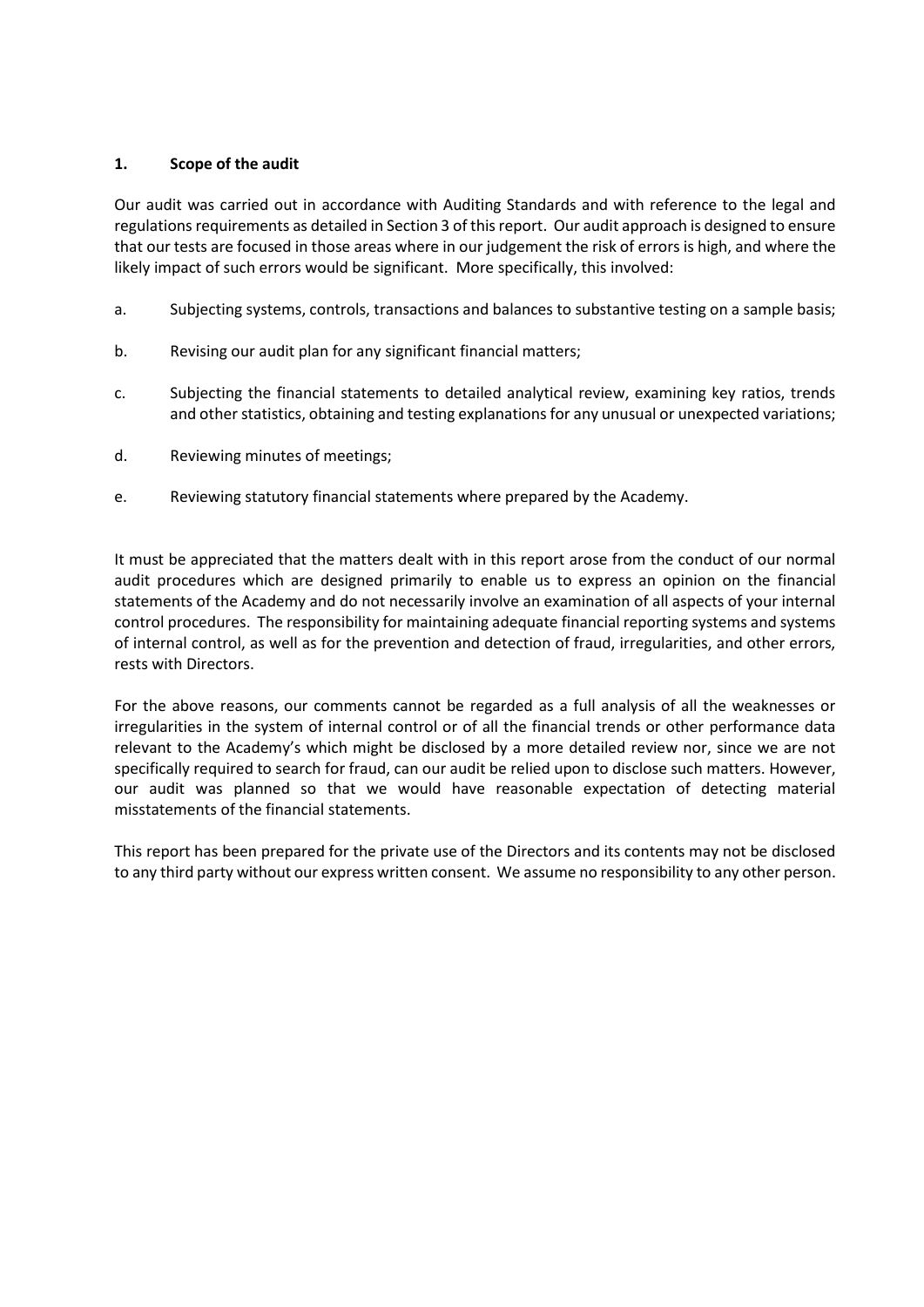# **2. Independence Issues**

Prior to the academy trust's year end we reported to you identifying our perception of the principal threats to our objectivity and independence in carrying out this audit, along with the safeguards in place to mitigate those threats.

The principal threats and safeguards are repeated below:

| <b>Principal threats</b>                                                                                                                                                                                                                  | Safeguards Implemented (and why they are                                                                                                                                                                                                                                                                         |  |  |
|-------------------------------------------------------------------------------------------------------------------------------------------------------------------------------------------------------------------------------------------|------------------------------------------------------------------------------------------------------------------------------------------------------------------------------------------------------------------------------------------------------------------------------------------------------------------|--|--|
|                                                                                                                                                                                                                                           | considered effective)                                                                                                                                                                                                                                                                                            |  |  |
| We are responsible for the preparation of the<br>financial statements in addition to carrying out<br>the audit. The service will not involve initiating<br>transactions.<br>There is a threat that, as a firm, we are perceived           | We have a separate team based in the office<br>responsible<br>for preparing<br>your<br>financial<br>statements. It is also agreed that a senior staff<br>member will carry out a review of the financial<br>statements. This will mitigate the threat of being<br>too closely aligned with management and ensure |  |  |
| as being too closely aligned with the views of<br>management to provide an independent review<br>and/or that members of the audit team could be<br>reviewing their own accounting work.                                                   | that all accounting judgements are impartial and<br>that the service is just one of a technical nature.<br>Please see the below comment with regard to the<br>independent principal review of the audit, which                                                                                                   |  |  |
|                                                                                                                                                                                                                                           | will address the self-review risk, as all audit work<br>will need to be clearly explained.                                                                                                                                                                                                                       |  |  |
| We are responsible for carrying out an internal<br>assurance role.                                                                                                                                                                        | The role of internal assurance role will be carried<br>out by a member of staff and reviewed by a senior<br>colleague with no connection to the statutory                                                                                                                                                        |  |  |
| There is a threat that, as a firm, we are perceived<br>as being too closely aligned with the views of<br>management to provide an independent review<br>and/or members of the audit team could be<br>reviewing their own accounting work. | audit work being carried out.                                                                                                                                                                                                                                                                                    |  |  |

We consider that the safeguards in place have been sufficient to ensure our independence and objectivity has not compromised during the course of the audit.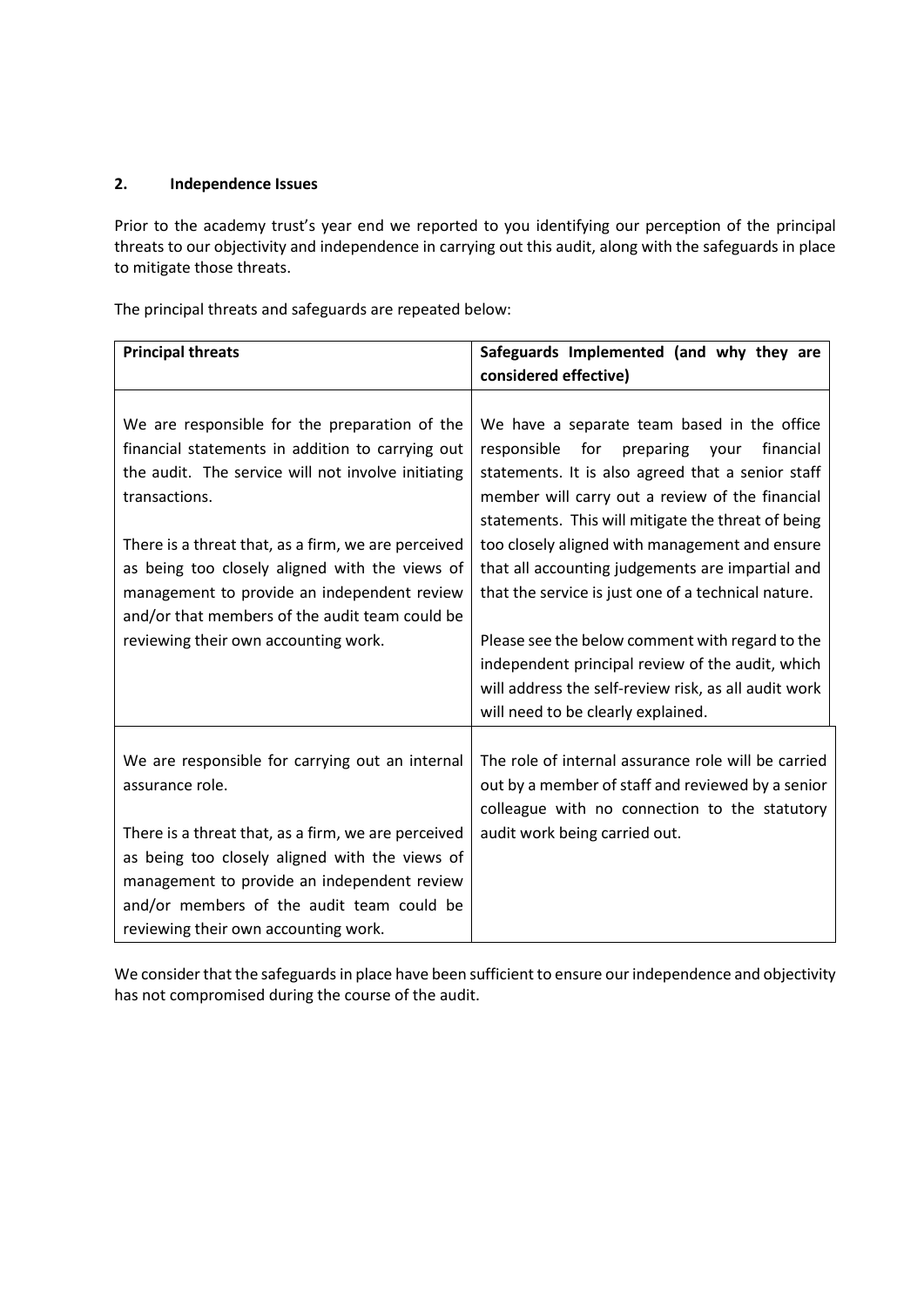# **3 Compliance with Legal and Regulatory Requirements**

In undertaking our work, we reviewed compliance with the following legal and regulatory requirements:

- Relevant Academies Accounts Direction issued by the ESFA
- Applicable accounting standards (UK Generally Accepted Accounting Practice)
- Companies Act 2006
- Charities Statement of Recommended Practice (SORP) 2015

No matters came to our attention that suggested any significant breach of these requirements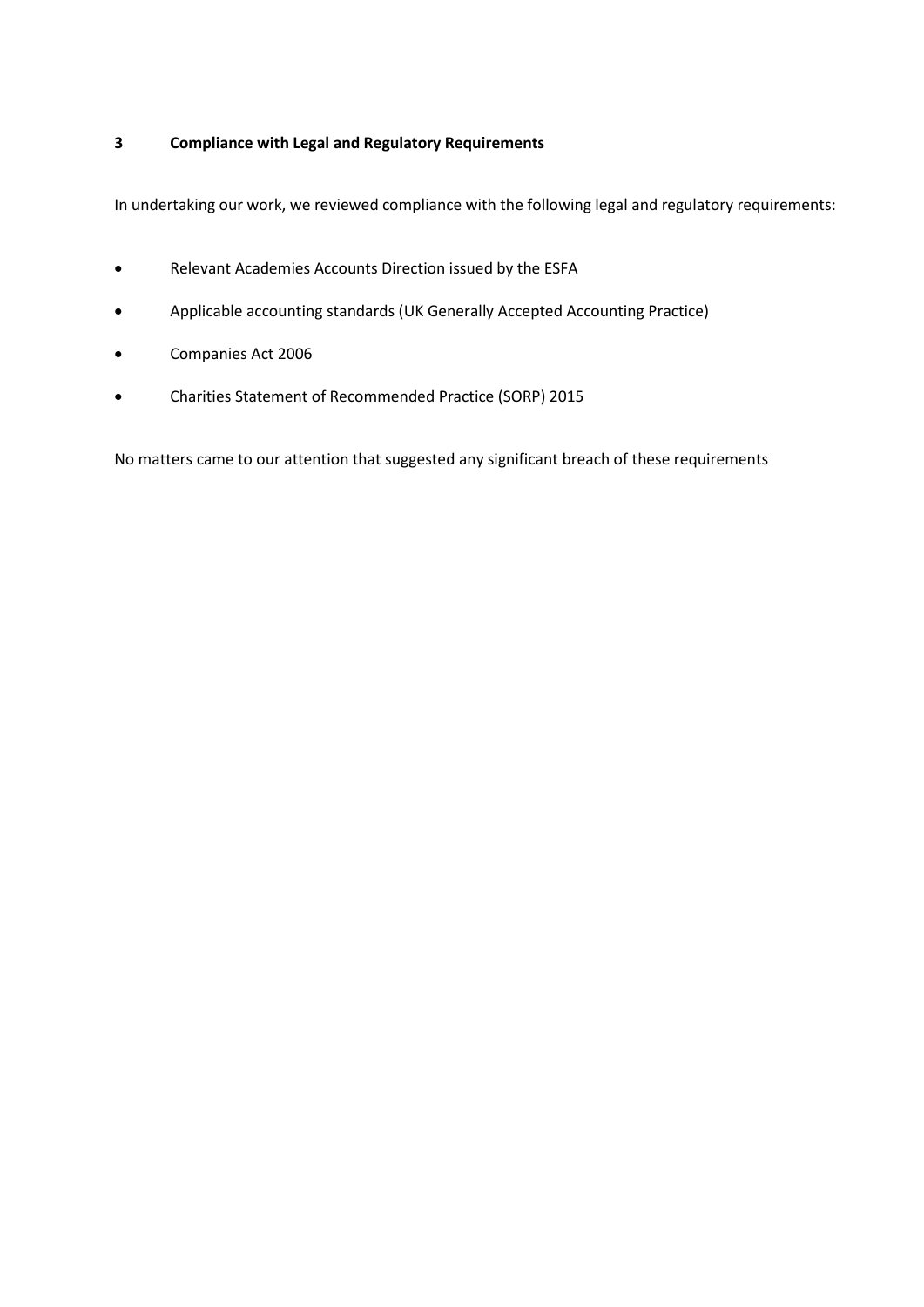# **Appendix 1 – Executive Summary**

From the review performed, the issues noted during the review are as documented below (Significant, Important, Limited, Advisory):

# **Issues identified in current year audit**

| <b>Issue</b>                                                            | Recommendation                                                                                                                                                                                                                                                                            | <b>Management Response</b>                                                                                                                                                                                                                                                                                                                                                                                                                                                                                                                                                                               |  |  |
|-------------------------------------------------------------------------|-------------------------------------------------------------------------------------------------------------------------------------------------------------------------------------------------------------------------------------------------------------------------------------------|----------------------------------------------------------------------------------------------------------------------------------------------------------------------------------------------------------------------------------------------------------------------------------------------------------------------------------------------------------------------------------------------------------------------------------------------------------------------------------------------------------------------------------------------------------------------------------------------------------|--|--|
| Non-capitalisation of assets in<br>the accounts system                  | We recommend that all capital expenditure is accounted for in<br>accordance with accounting standards and that the asset<br>register is agreed to the balance sheet on a regular basis.                                                                                                   | The asset register will be agreed to the balance sheet on a<br>monthly basis and has been added to the schedule of monthly<br>checks. As all capital expenditure is authorised by the Finance &<br>General Purposes Committee from DFC monies, the financial<br>handbook will be reviewed to ensure that any revised practice is<br>reflected accordingly.                                                                                                                                                                                                                                               |  |  |
| Inconsistencies and<br>completeness in online<br>governance information | We recommend that a regular audit of governance information<br>takes place to ensure that the trust is fully compliant with the<br>requirements of the Handbook.                                                                                                                          | Governance information is regularly updated, however<br>conflicting information relating to the recording of trustees<br>resulted in local governors being listed as trustees. This has now<br>been reviewed and amended. The Trust is aware that trustees'<br>attendance is a requirement on the website and this is updated<br>on a termly basis. It would appear that the summer term<br>attendance for Ian Ramsey had been omitted in error. This has<br>now been rectified.<br>The register of business and pecuniary interests has been<br>updated to include a column to record the date updated. |  |  |
| Difference between VAT balance<br>and the amount due on the<br>reclaims | Although the overall difference was not material in the context<br>of the annual accounts, we recommend that the trust<br>reconciles the VAT balance in the accounts to the amounts<br>outstanding on the returns and investigates any discrepancies<br>as they arise on a regular basis. | VAT balances will be reconciled to the balance sheet when each<br>claim is made in future which will allow for any discrepancy to be<br>identified and rectified in a timely manner.                                                                                                                                                                                                                                                                                                                                                                                                                     |  |  |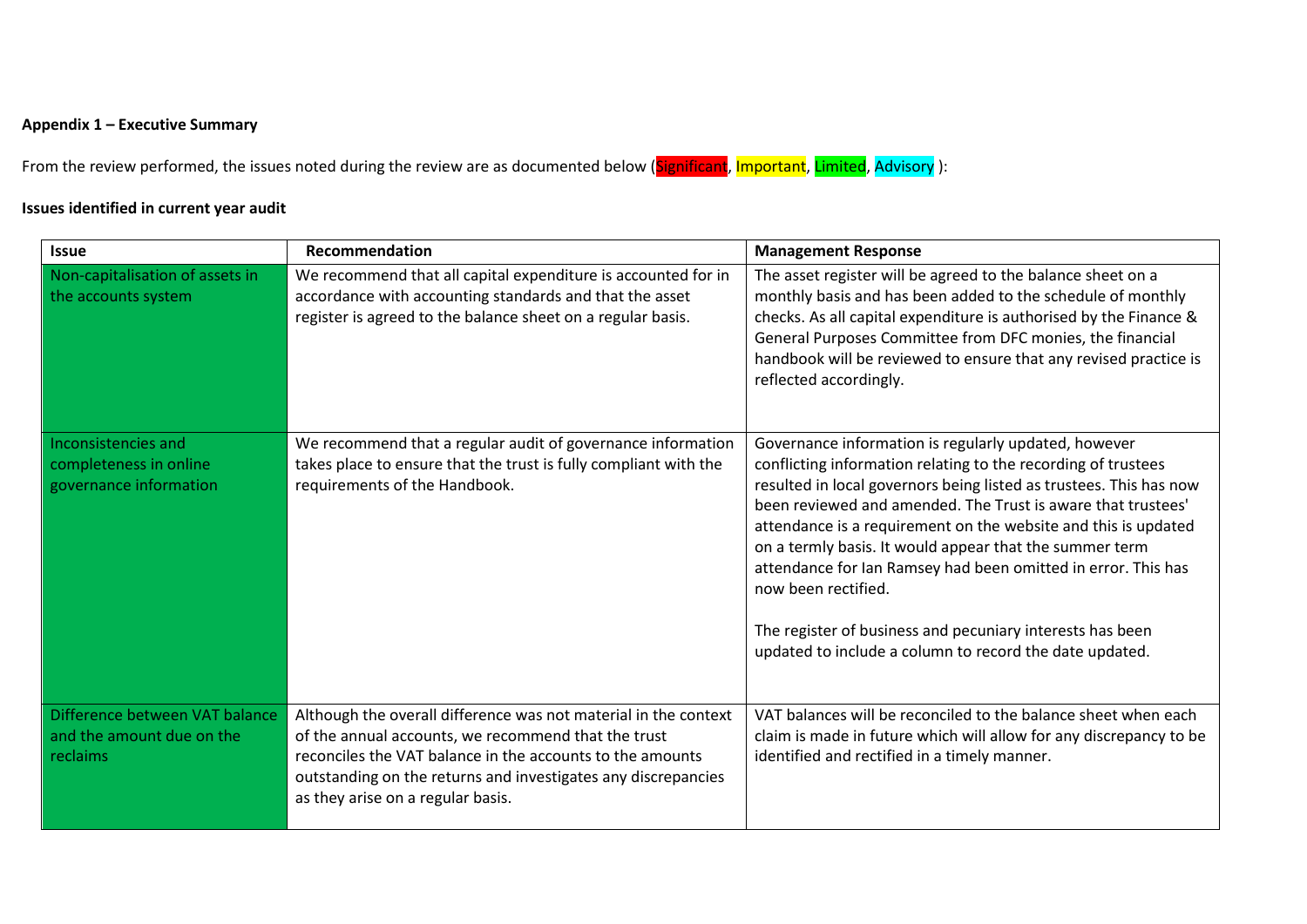# **Unresolved issues from previous years**

| <b>Issue</b>                                             | Recommendation                                                                                                                                                                                                                           | <b>Management Response</b>                                                                                                                                                                                                                                                                                                                                                                                                                  |
|----------------------------------------------------------|------------------------------------------------------------------------------------------------------------------------------------------------------------------------------------------------------------------------------------------|---------------------------------------------------------------------------------------------------------------------------------------------------------------------------------------------------------------------------------------------------------------------------------------------------------------------------------------------------------------------------------------------------------------------------------------------|
| Evidence to support cash and<br>credit card transactions | Whilst we did not identify any transactions that would give rise<br>to concerns, mis-use of credit cards and cash is a risk in any<br>organisation and therefore we recommend that all members of<br>staff follow the agreed procedures. | During the audit there were four petty cash transactions of a<br>sample of eighteen without receipts. Whilst the Trust does<br>request that receipts accompany all transactions, there have<br>been occasions where these have been misplaced. A further<br>instruction and reminder will be issued to all staff.                                                                                                                           |
| Documentation of catering<br>income controls             | This is a significant source of income and potential risk,<br>therefore we recommend that the agreed procedures are<br>documented and communicated to your staff.                                                                        | This income is being collected and banked on behalf of Stockton<br>Borough Council with whom the academy has a service level<br>agreement. The income is reconciled to the weekly catering<br>report downloaded from the cashless catering system. Stockton<br>BC then produce invoices for the income banked. The academy is<br>currently in discussions with Stockton BC with a view to ceasing<br>this procedure as a matter of urgency. |

Reviewed by the Board of Trustees and signed on their behalf

………………………………………… ……………………………….

Name: **Date:** Date: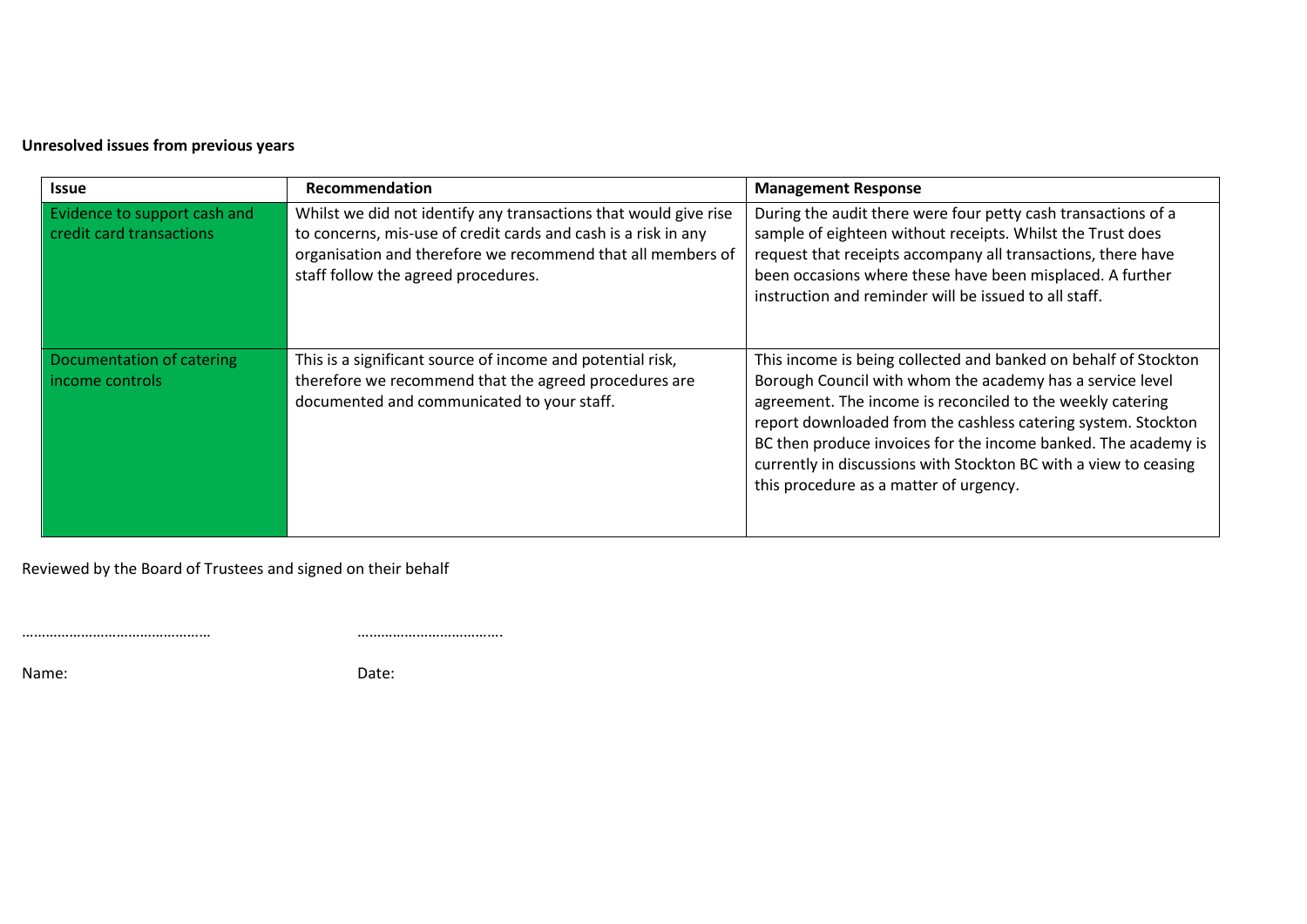# **Appendix 2**

# **Issues identified in current year audit**

# **Low Risk:**

- 1. Non-capitalisation of assets in the accounts system
- 2. Inconsistencies and completeness in online governance information
- 3. Difference between VAT balance and amounts due on the reclaims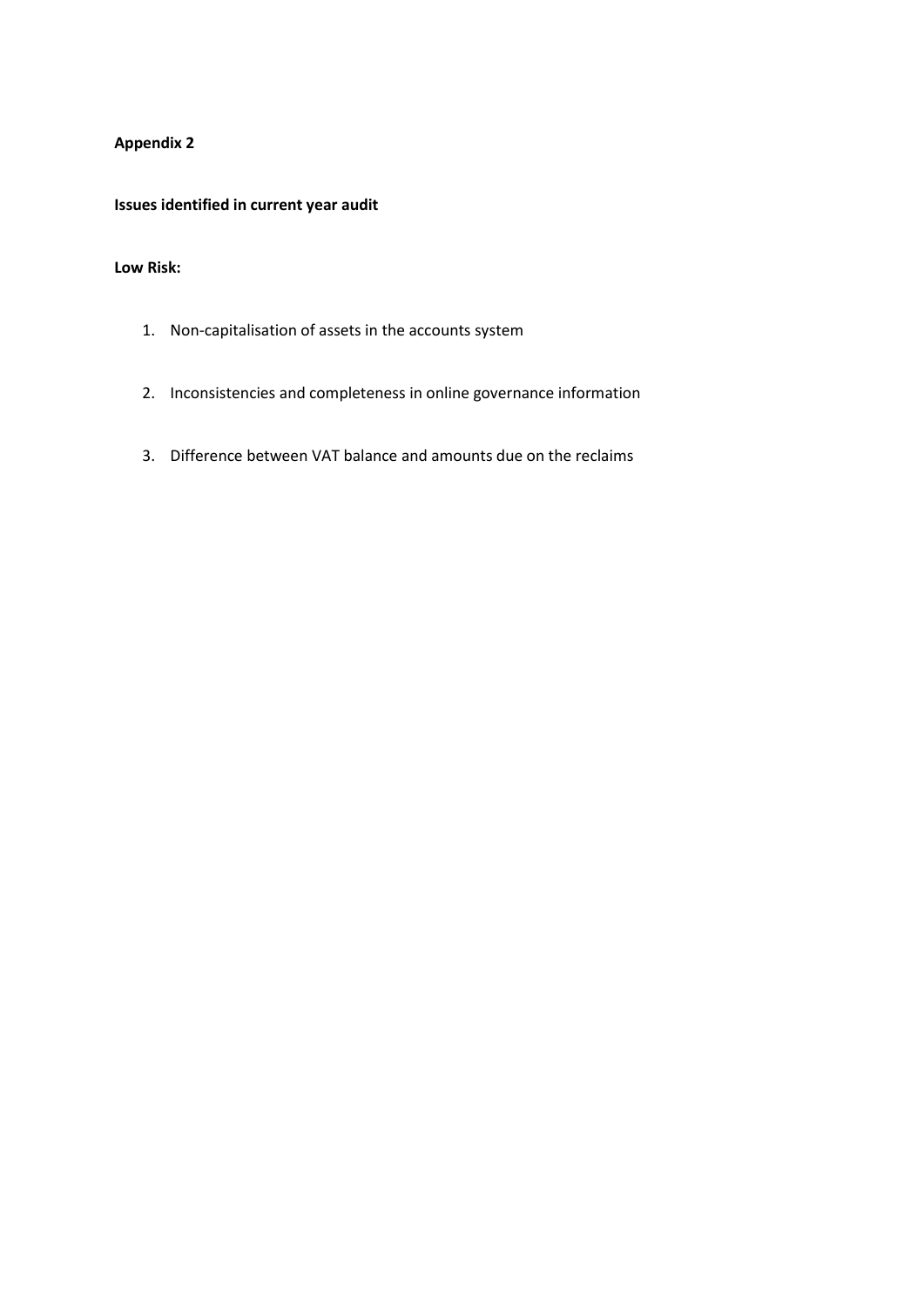### **1. NON-CAPITALISATION OF ASSETS IN THE ACCOUNTS SYSTEM**

#### **Observation**

Whilst asset registers are maintained, they are included within expenditure rather than the balance sheet in the accounts system. We also identified additional capital expenditure that had been expensed.

#### **Issue**

Accounts presented to trustees and auditors may be inaccurate.

#### **Recommendation**

We recommend that all capital expenditure is accounted for in accordance with accounting standards and that the asset register is agreed to the balance sheet on a regular basis.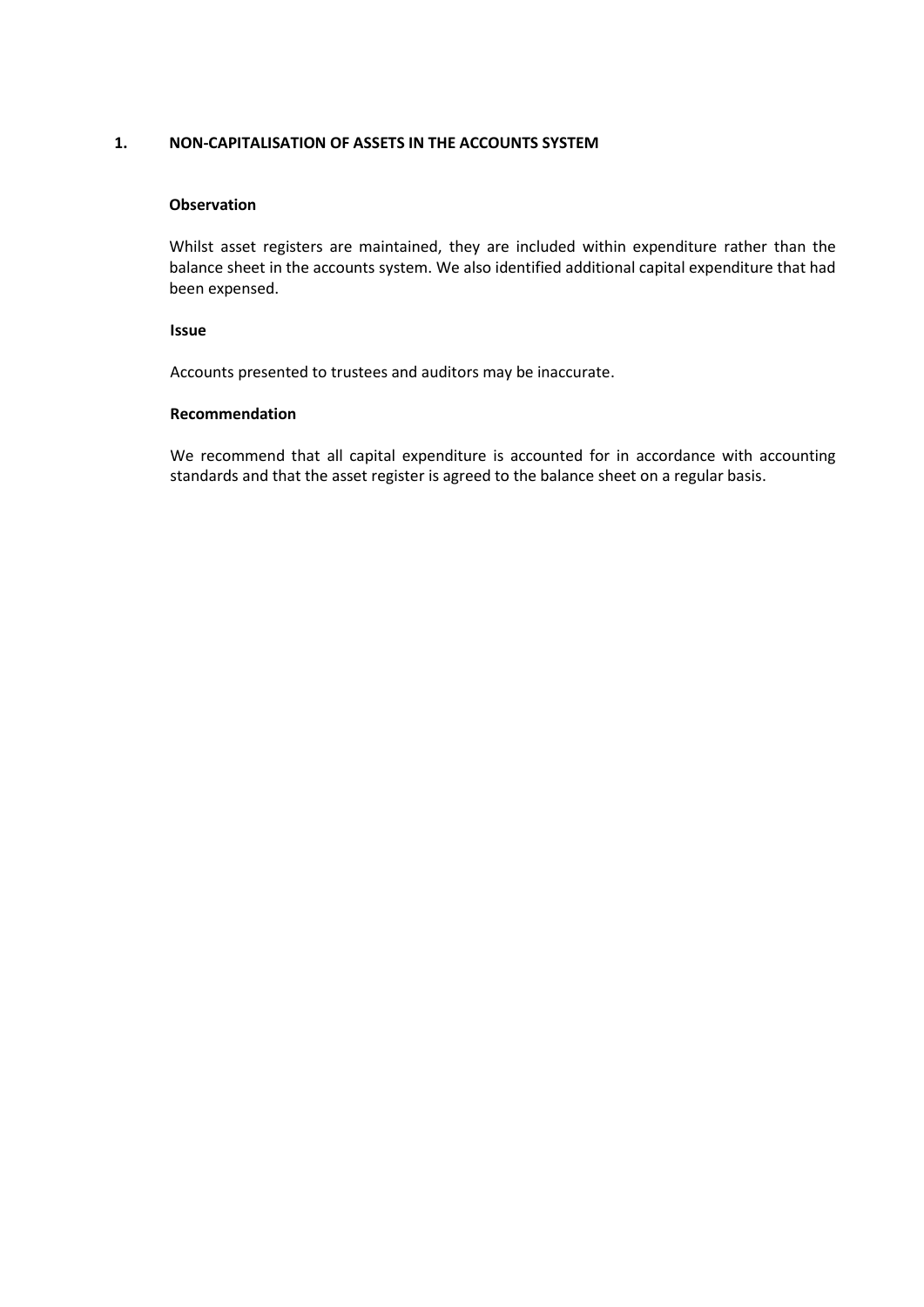# **2. INCONSISTENCIES AND COMPLETENESS IN ONLINE GOVERNANCE INFORMATION**

### **Observation**

We observed some issues with governance information held online, for example:

- Local academy council members shown as trustees on GIAS
- Business interests of local governors not disclosed on website
- Incompleteness of attendance data on website for trust and local governors

# **Issue**

The trust may not be fully complaint with the requirements of the Academies Financial Handbook.

#### **Recommendation**

We recommend that a regular audit of governance information takes place to ensure that the trust is fully compliant with the requirements of the Handbook.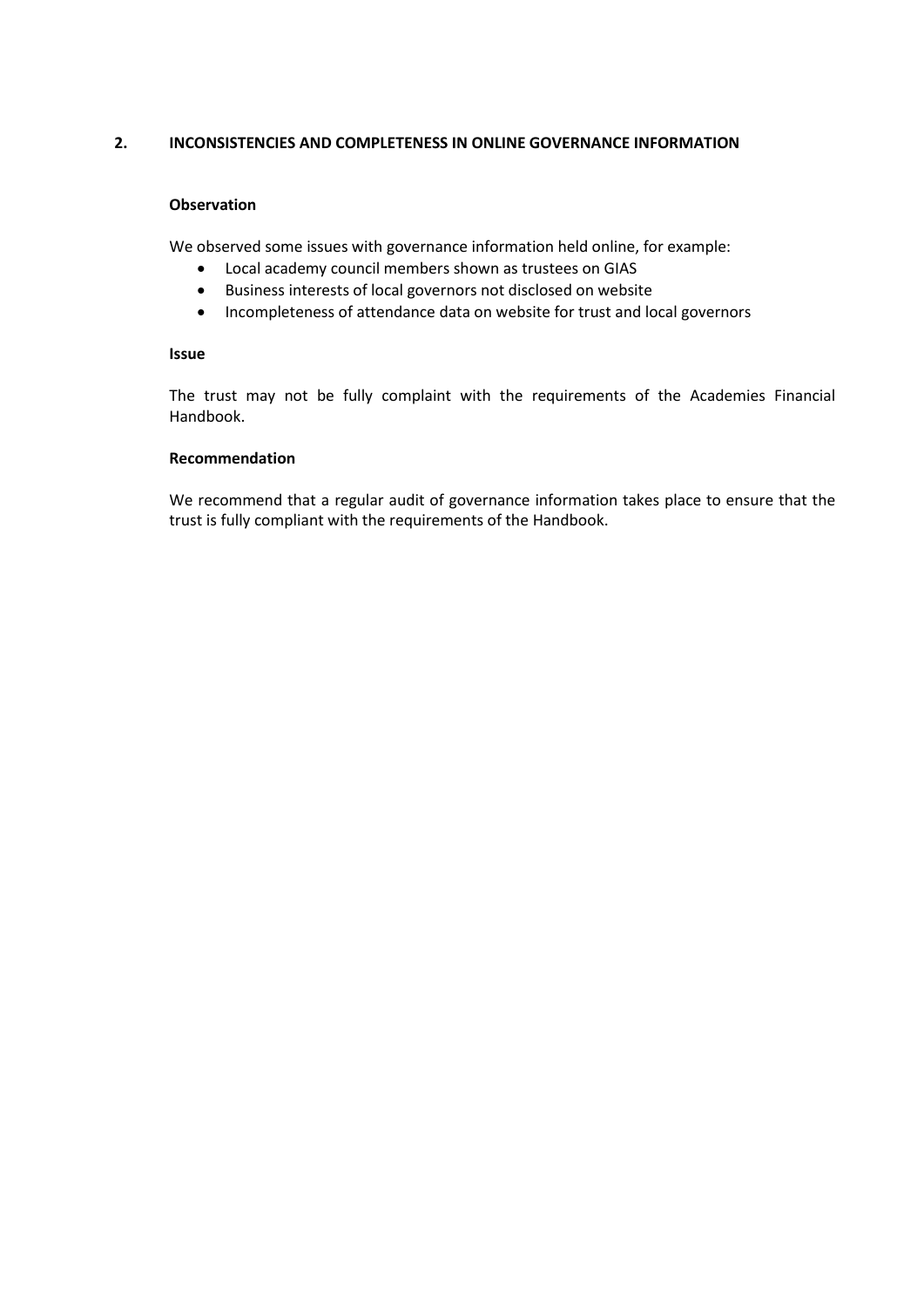### **3. DIFFERENCE BETWEEN VAT BALANCE AND THE AMOUNT DUE ON THE RECLAIMS**

#### **Observation**

The VAT debtor in the year end accounts did not agree to the value of the outstanding reclaims.

**Issue**

The trust may be reclaiming VAT incorrectly.

# **Recommendation**

Although the overall difference was not material in the context of the annual accounts, we recommend that the trust reconciles the VAT balance in the accounts to the amounts outstanding on the returns and investigates any discrepancies as they arise on a regular basis.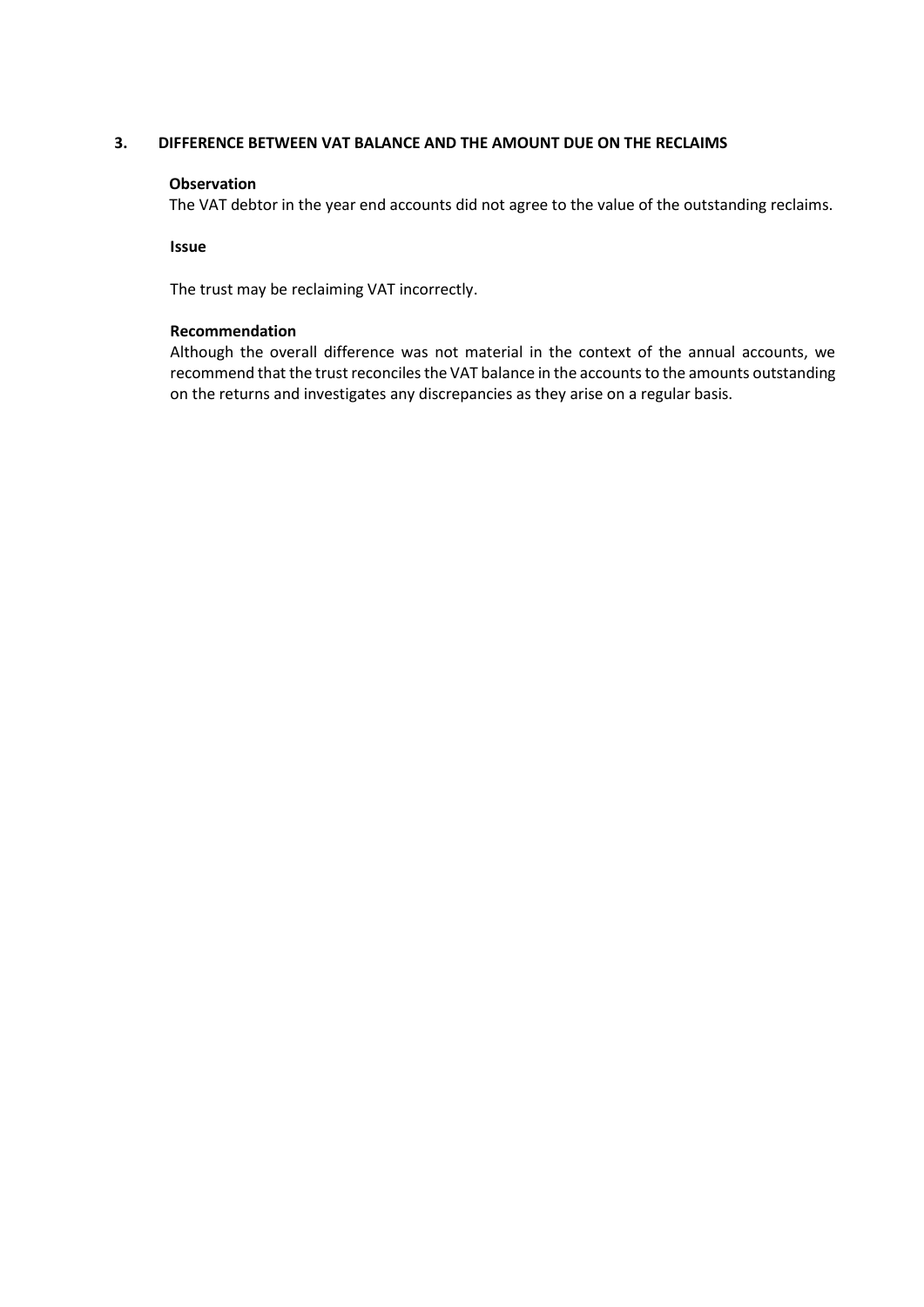# **Appendix 3**

**Unresolved issues from previous years**

# **Low Risk:**

- 1. Evidence to support cash and credit card transactions
- 2. Documentation of catering income controls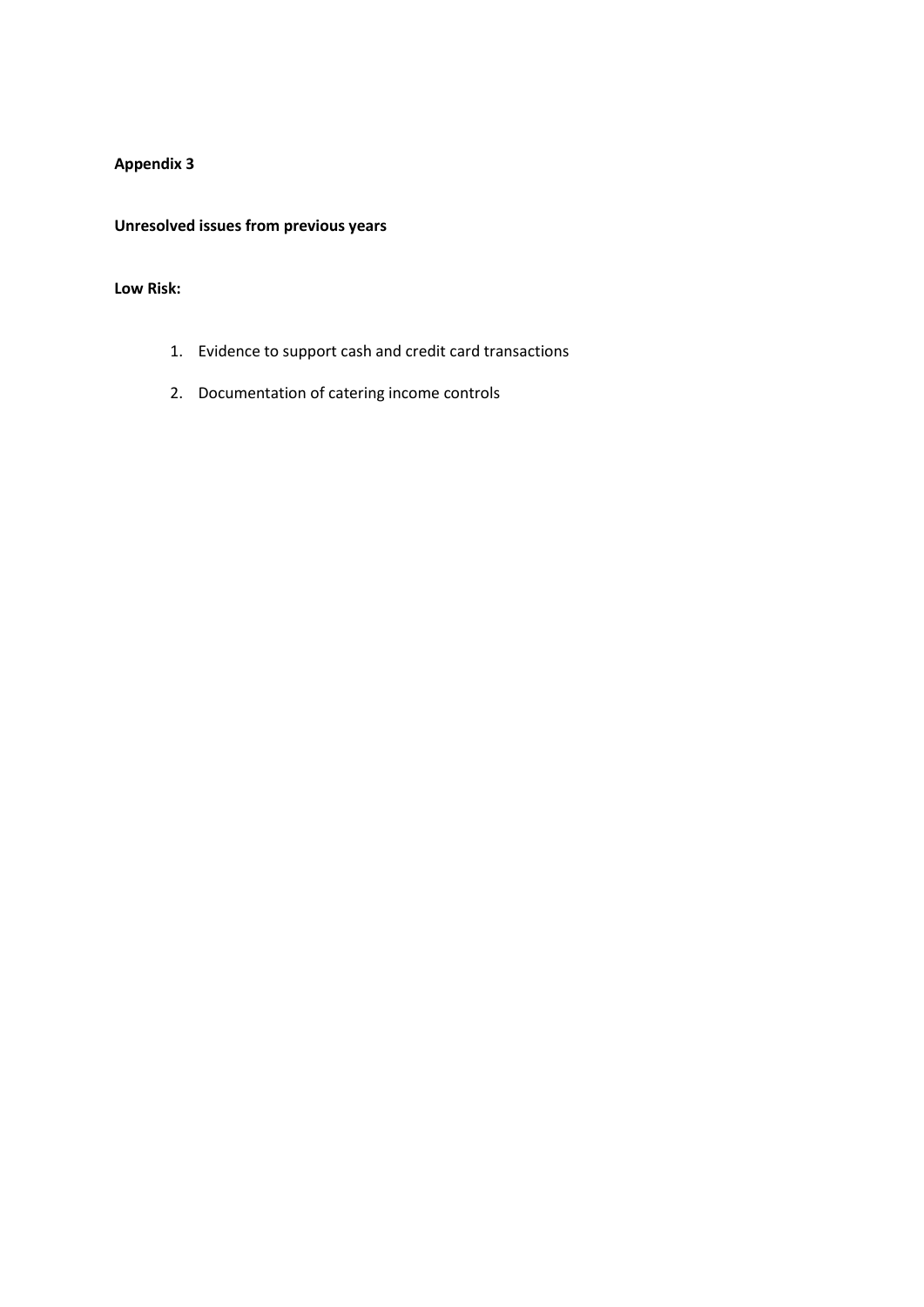# **1. EVIDENCE TO SUPPORT CASH AND CREDIT CARD TRANSACTIONS**

#### **Observation 2018**

We identified a small number of cash and credit card transactions where receipts were not available and requisition forms did not evidence the appropriate authorisation.

#### **Implications and recommendation 2018**

Whilst we did not identify any transactions that would give rise to concerns, mis-use of credit cards and cash is a risk in any organisation and therefore we recommend that all members of staff follow the agreed procedures.

#### **Client response 2018**

Receipts are always requested for any transaction, however on rare occasions this is not always possible i.e. where receipts have been mis-placed or lost. Wherever possible, requisition forms will be completed prior to a purchase made by credit card to ensure that the appropriate authorisation is given.

### **Observation 2019**

We identified transactions in our sample that were not accompanies by supporting invoices or receipts.

#### **Recommendations 2019**

Whilst we did not identify any transactions that would give rise to concerns, mis-use of credit cards and cash is a risk in any organisation and therefore we recommend that all members of staff follow the agreed procedures.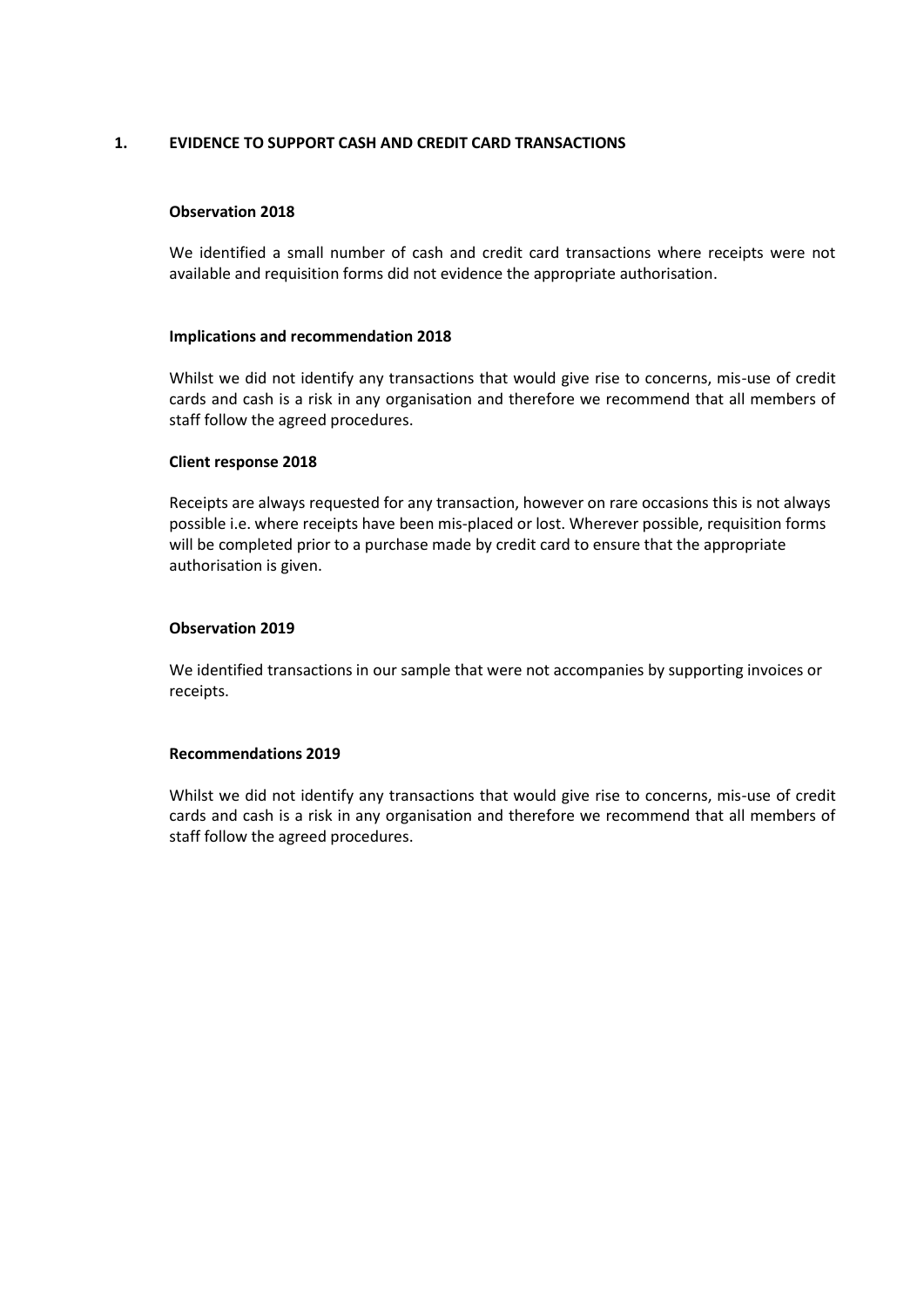# **2. DOCUMENTATION OF CATERING INCOME CONTROLS**

# **Observation 2018**

The finance policy lacks detailed controls around the processing of catering income.

### **Implications and recommendation 2018**

This is a significant source of income and potential risk, therefore we recommend that the agreed procedures are documented and communicated to your staff.

### **Client response 2018**

This was identified during a previous internal assurance visit and procedures have been tightened and included within the academy finance handbook.

#### **Observation 2019**

The finance policy does not include the controls.

#### **Recommendations 2019**

This is a significant source of income and potential risk, therefore we recommend that the agreed procedures are documented and communicated to your staff.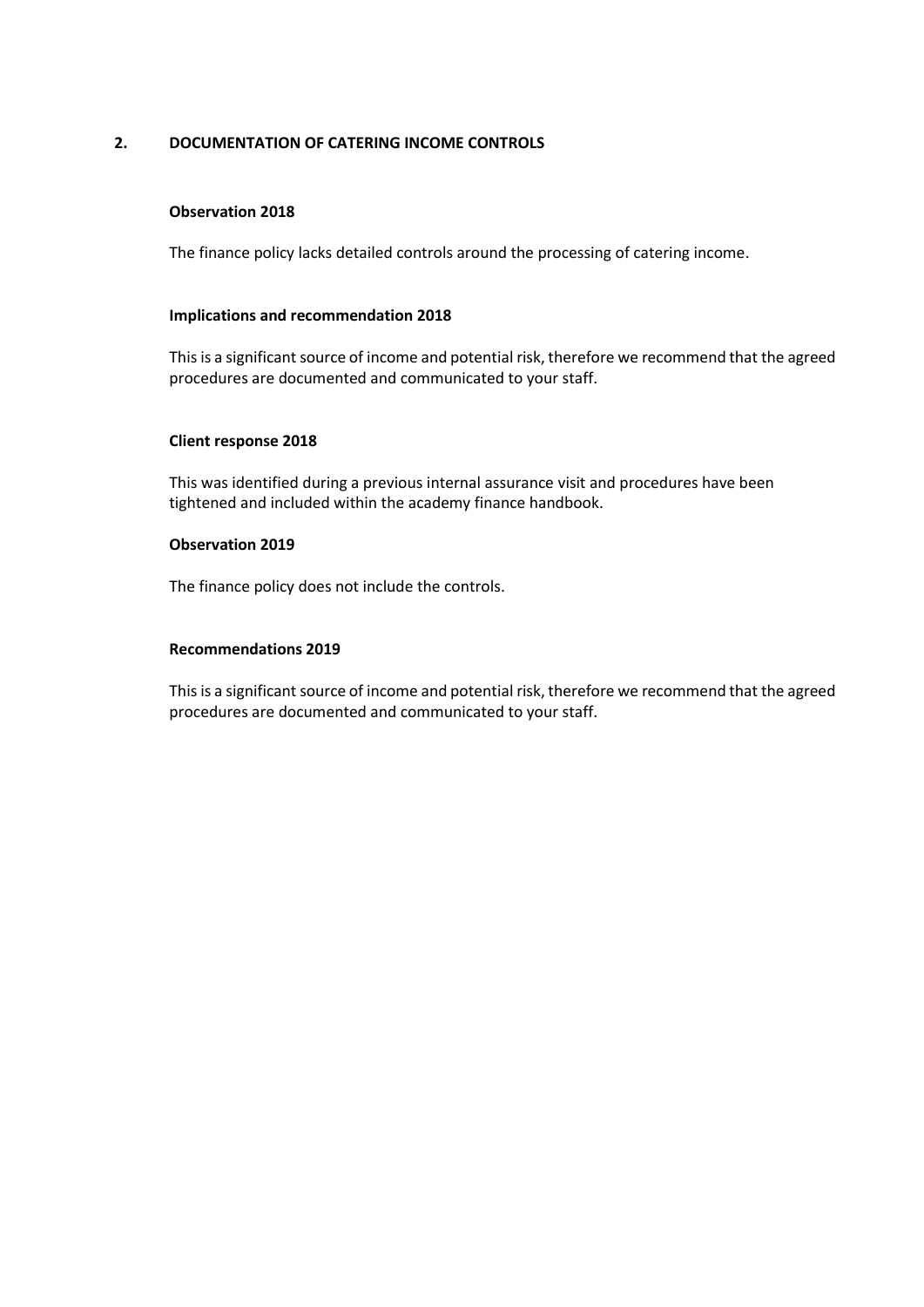# **Appendix 4**

# **Resolution of previous years issues**

- 1. Approval of bank reconciliations
- 2. Reversal of opening balances
- 3. Narrative on petty cash transactions
- 4. Obtaining quotes in accordance with finance policy
- 5. Discrepancies between bankings and income reports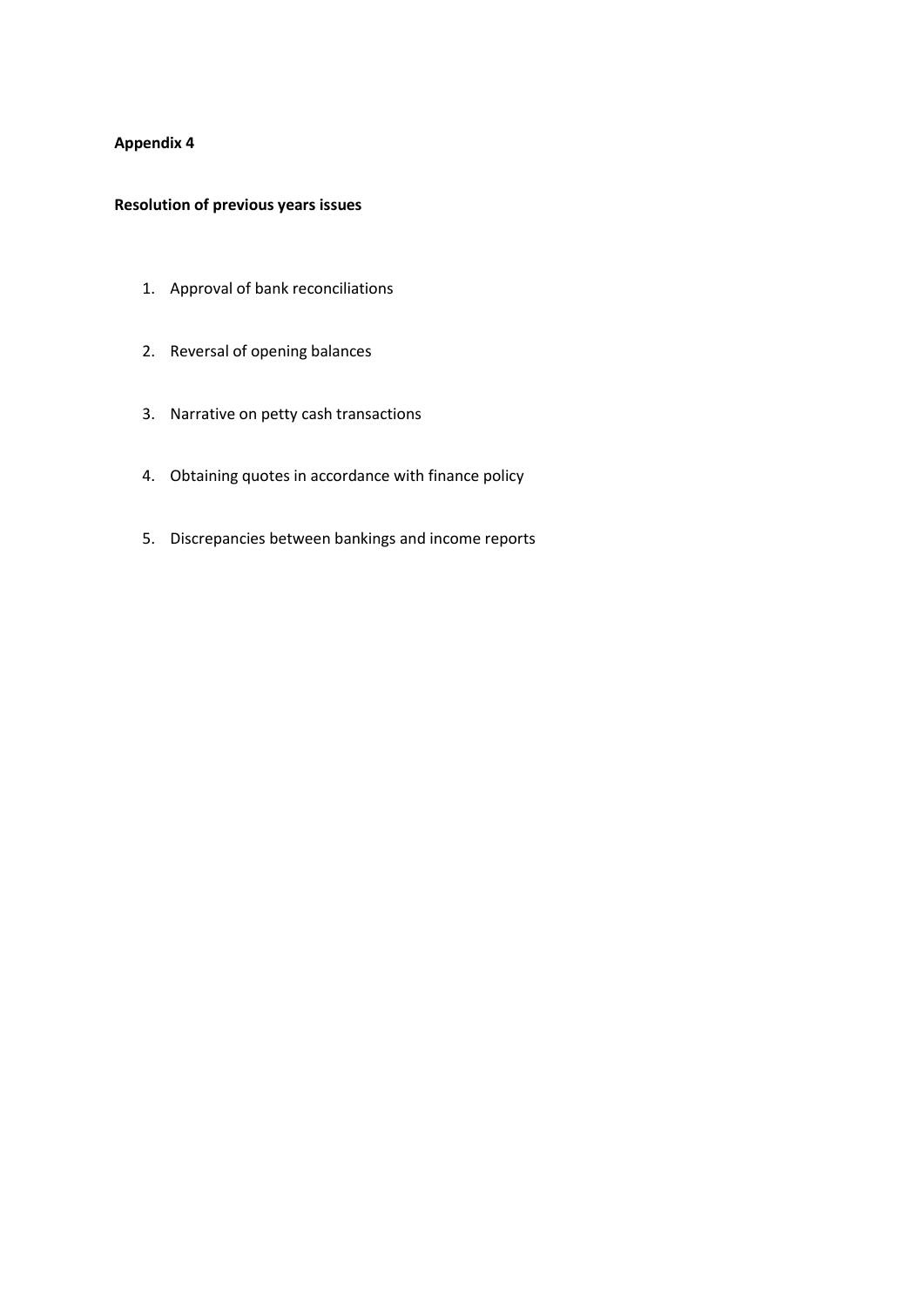# **1. APPROVAL OF BANK RECONCILIATIONS**

# **Observation**

There was no evidence that the bank reconciliations for July and August 2018 had been reviewed, as required by your finance policy.

### **Implications and recommendation**

The bank reconciliation is a key control over the trust finances, therefore we recommend that it is reviewed in accordance with your policy.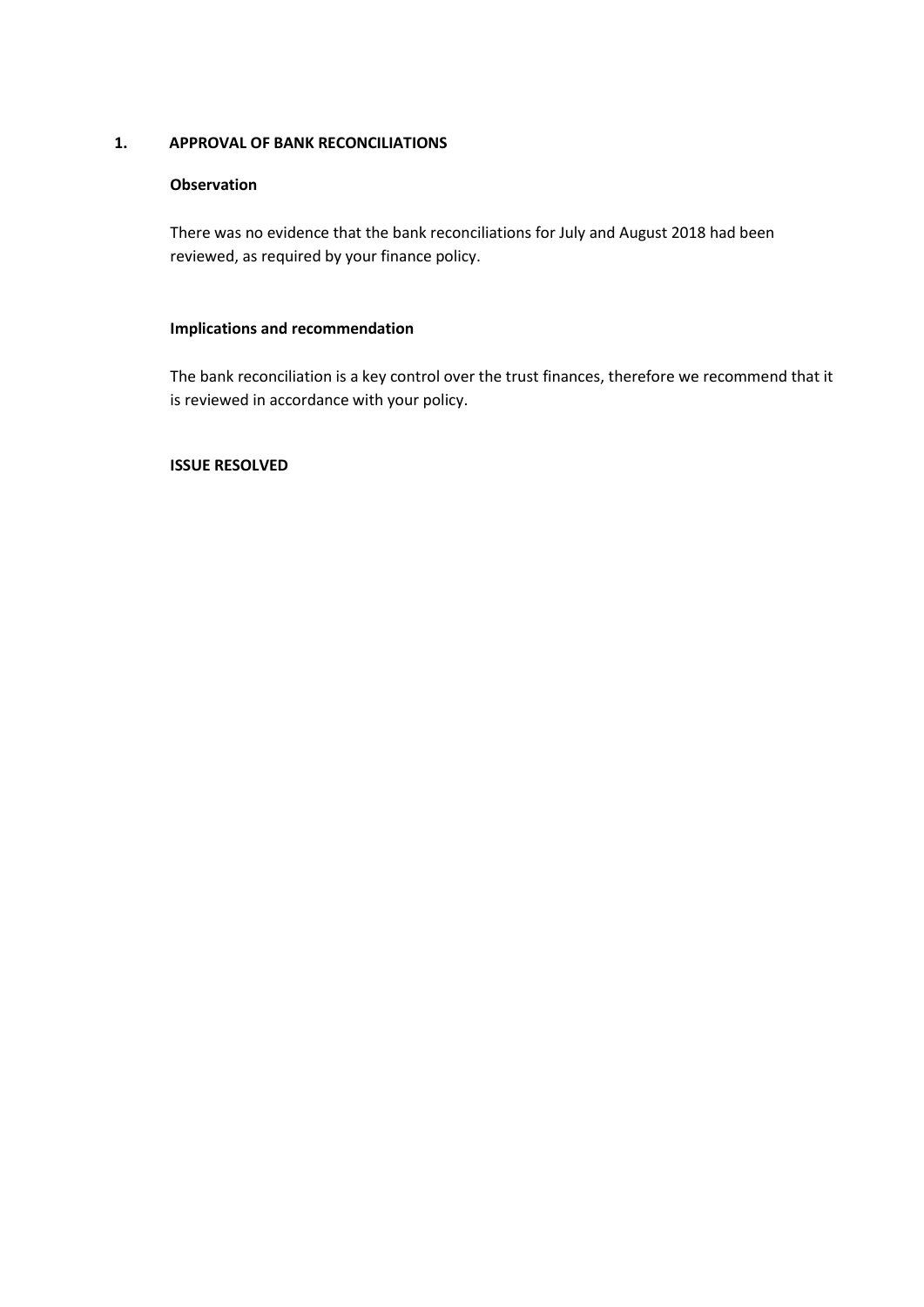# **2. REVERSAL OF OPENING BALANCES**

# **Observation**

Opening balances on prepayments and accruals are no always reversed in the following financial period.

# **Implications and recommendation**

There is a risk that financial information presented to trustees and management may be inaccurate if the balance sheet contains balances that are incorrect. We recommend that balance sheet codes are reviewed on a monthly basis to ensure that all balances are materially correct.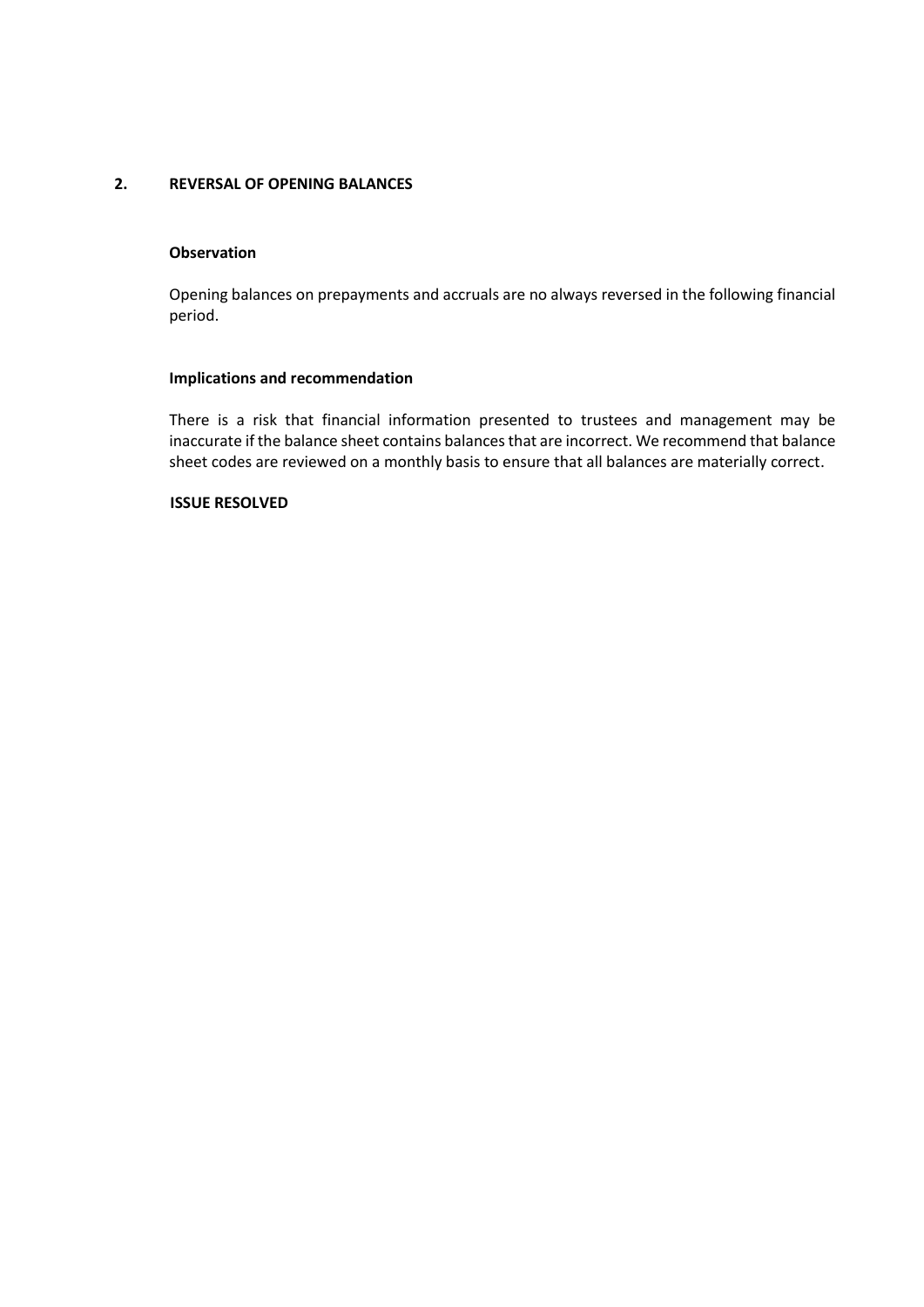# **3. NARRATIVE ON PETTY CASH TRANSACTIONS**

# **Observation**

We identified a small number of petty cash postings on Sage without appropriate narrative to describe the nature of the transactions.

### **Implications and recommendation**

Whilst we did not identify any transactions that would give rise to concerns, all ledger reports produce by Sage should have sufficient narrative to allow the used to identify the nature of all transactions. We recommend that all transactions include appropriate descriptions.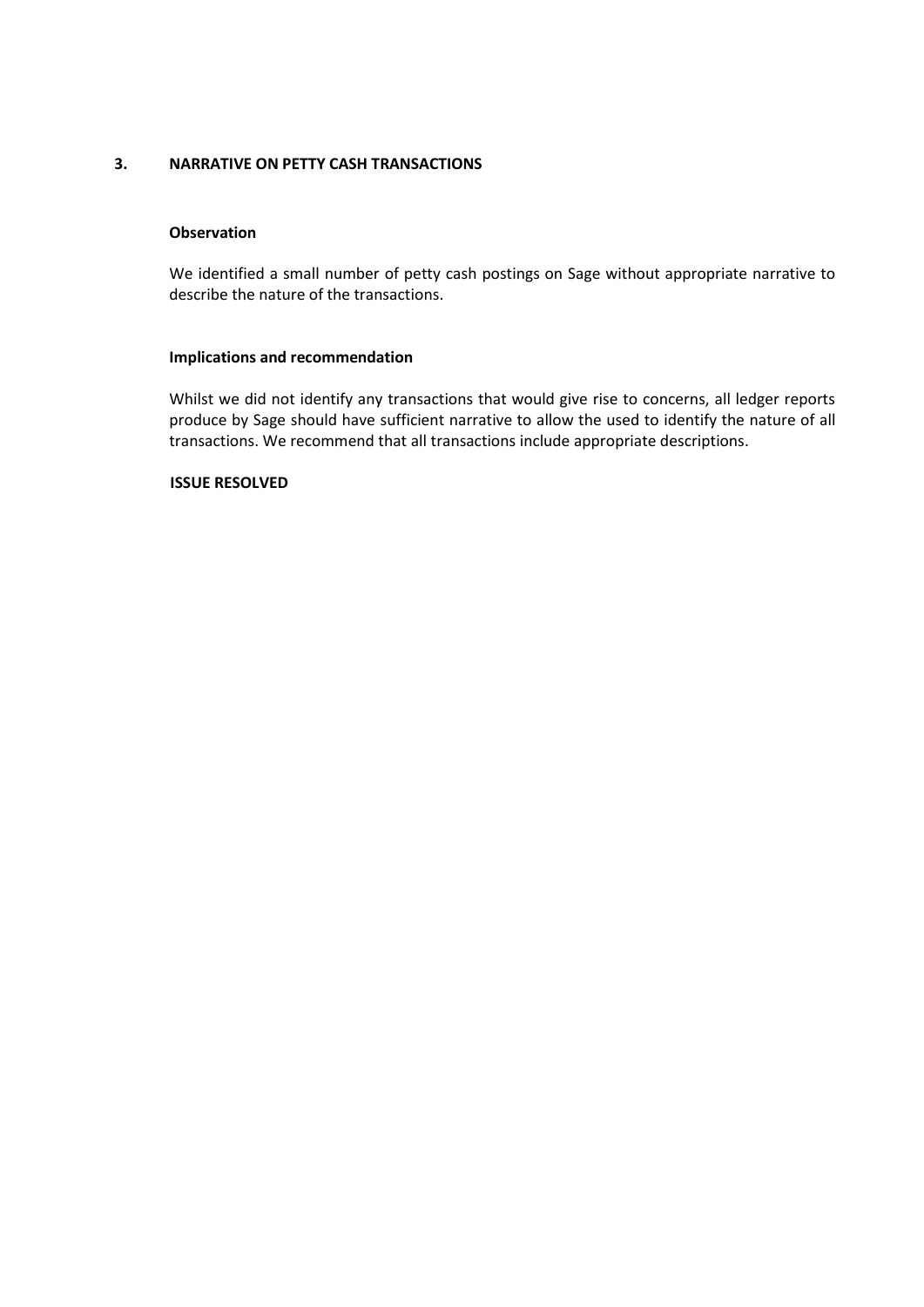# **4. OBTAINING QUOTES IN ACCORDANCE WITH FINANCE POLICY**

# **Observation**

When testing purchase transactions, we identified one example of only one quote being obtained instead of the required three in accordance with your finance policy.

# **Implications and recommendation**

The trust may not be able to demonstrate that it is obtaining appropriate value for money, therefore we recommend that quotation/tendering processes are followed when required.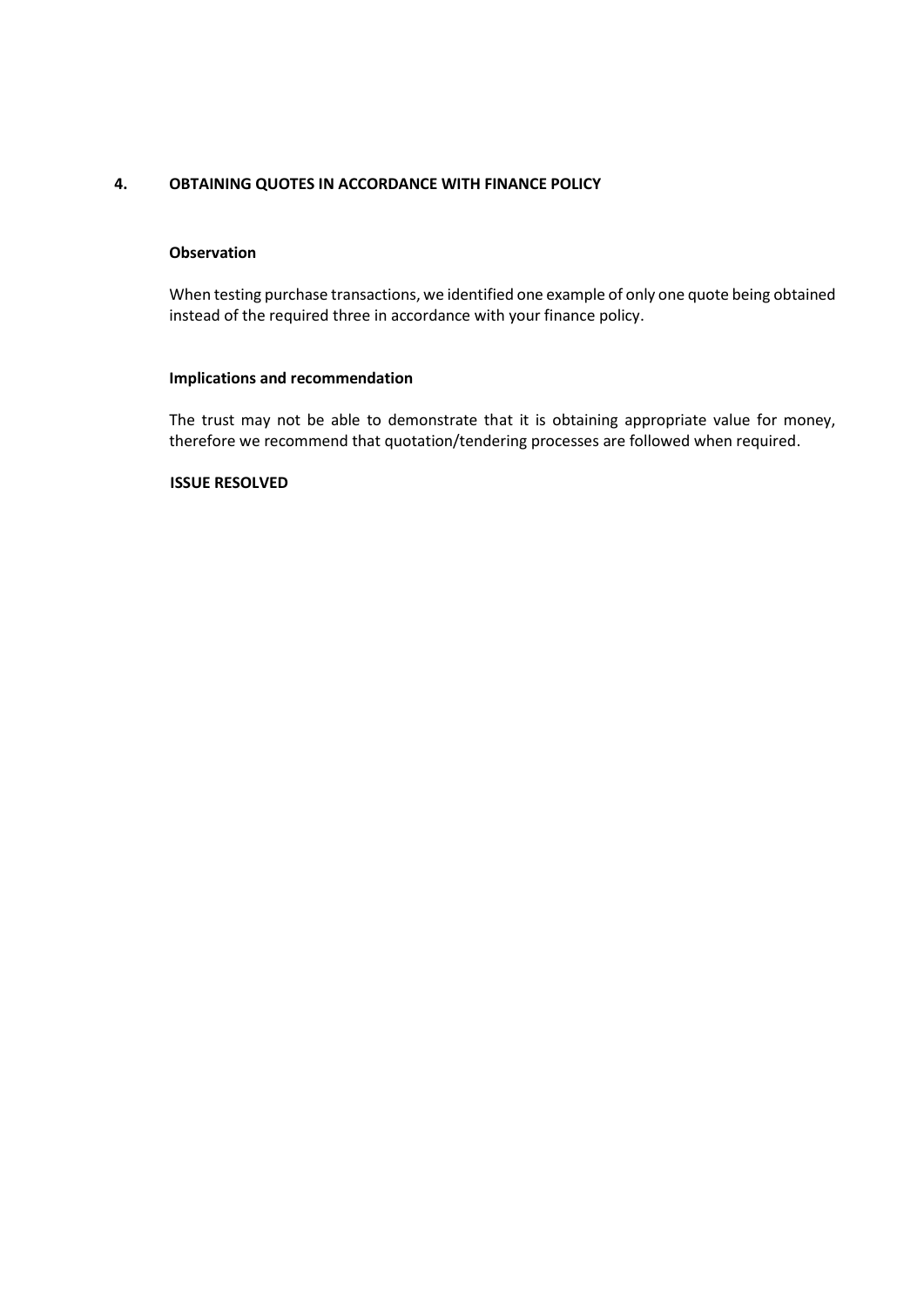# **5. DISCREPANCIES BETWEEN BANKINGS AND INCOME REPORTS**

### **Observation**

We identified some minor differences between amounts banked and the reports in connection with catering cash income at Ian Ramsey School.

### **Implications and recommendation**

Whilst the identified difference was not significant, this remains a risk and staff should ensure that reports and cash banked are in agreement.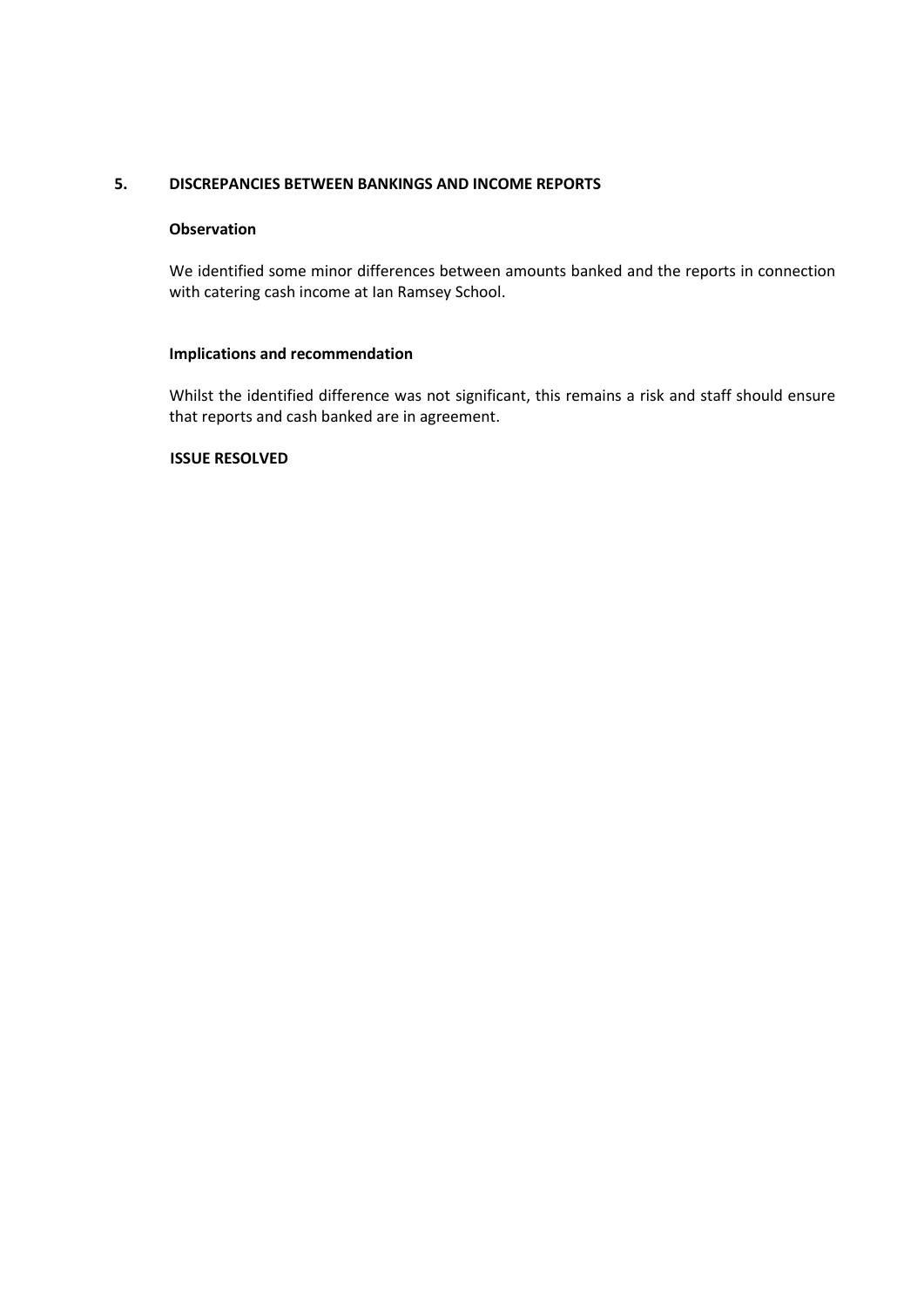# **Appendix 5**

# **Emerging Issues for Information Only**

- 1. VAT
- 2. Related Party Transactions and Connected Party Transactions reminder
- 3. Salaries > £100k (plus additional points raised by ESFA to Charter)
- 4. Governance
- 5. Internal audit
	- 1. Purpose
	- 2. Directing and Delivering
	- 3. Reporting
- 6. Risk register
- 7. Top 10 checks
- 8. Management accounts and KPI
- 9. Clerk to the Board
- 10. Audit summaries and projections
- 11. Going concern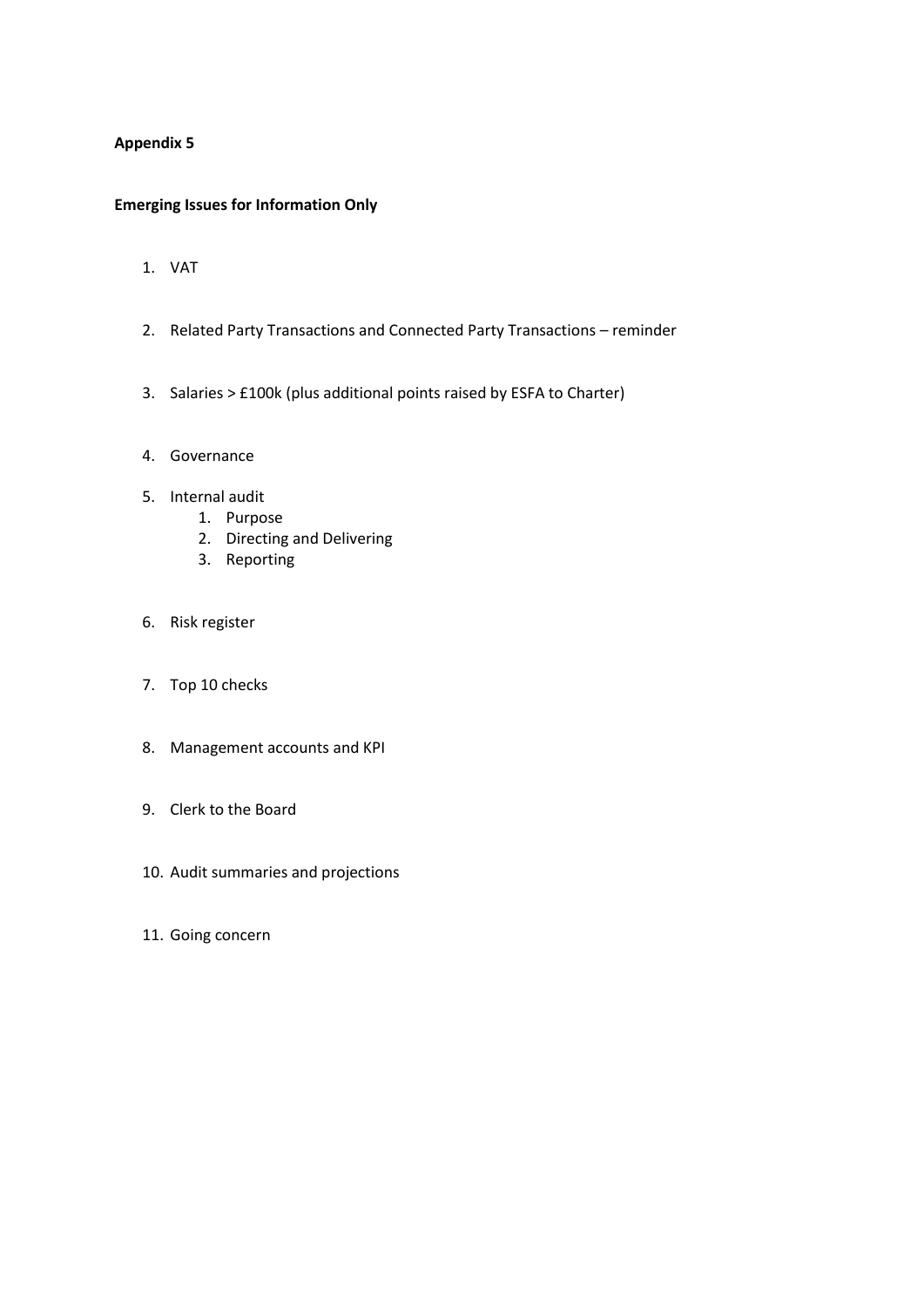# **1. VAT – AUDIT REVIEW**

#### **Observation**

The academy is currently not VAT registered and reclaiming VAT via the Form 126.

#### **Issue**

Our audit does not examine VAT in detail and out audit procedures are not designed to detect immaterial fraud or error. Therefore, we have not reviewed individual streams of income to:

- a. Assess whether the academy is over the VAT registration threshold
- b. Ascertain whether the VAT reclaimed is correct

There are a number of income streams that may be liable to VAT, we have provided some common area below, but please note this is not an exhaustive list:

- 1. Contracts whereby you receive commission or the net of income/costs for items such as uniform. The contract may be worded in such a way that you are actually the primary supplier and not an agent, if this is the case then you may be liable to register and charge VAT on these items.
- 2. The sale of meals to staff is a supply liable to VAT. The VAT treatment of outsourced catering contracts means that an Academy will act as principle in the sale of all meals. The sale of a meal to a member of staff (not a duty meal) will count towards the VAT registration limit
- 3. Certain supplies under salary sacrifice schemes can have a VAT implication either as the amounts count towards the VAT registration limit or VAT on expenses could be restricted.
- 4. Although the majority of income from letting the premises will be exempt depending on the exact nature of the "let" and to whom the let could be "taxable". If additional services are supplied as a separate cost they would be seen as taxable. Any charges for parking would be taxable.

From experience most Academies have some business income and if not VAT registered we would expect there to de some irrecoverable VAT and is the Academy carrying out the appropriate restrictions and checks on the VAT claimed via the VAT 126 form

#### **Recommendation**

We recommend that that a separate VAT audit is undertaken if required.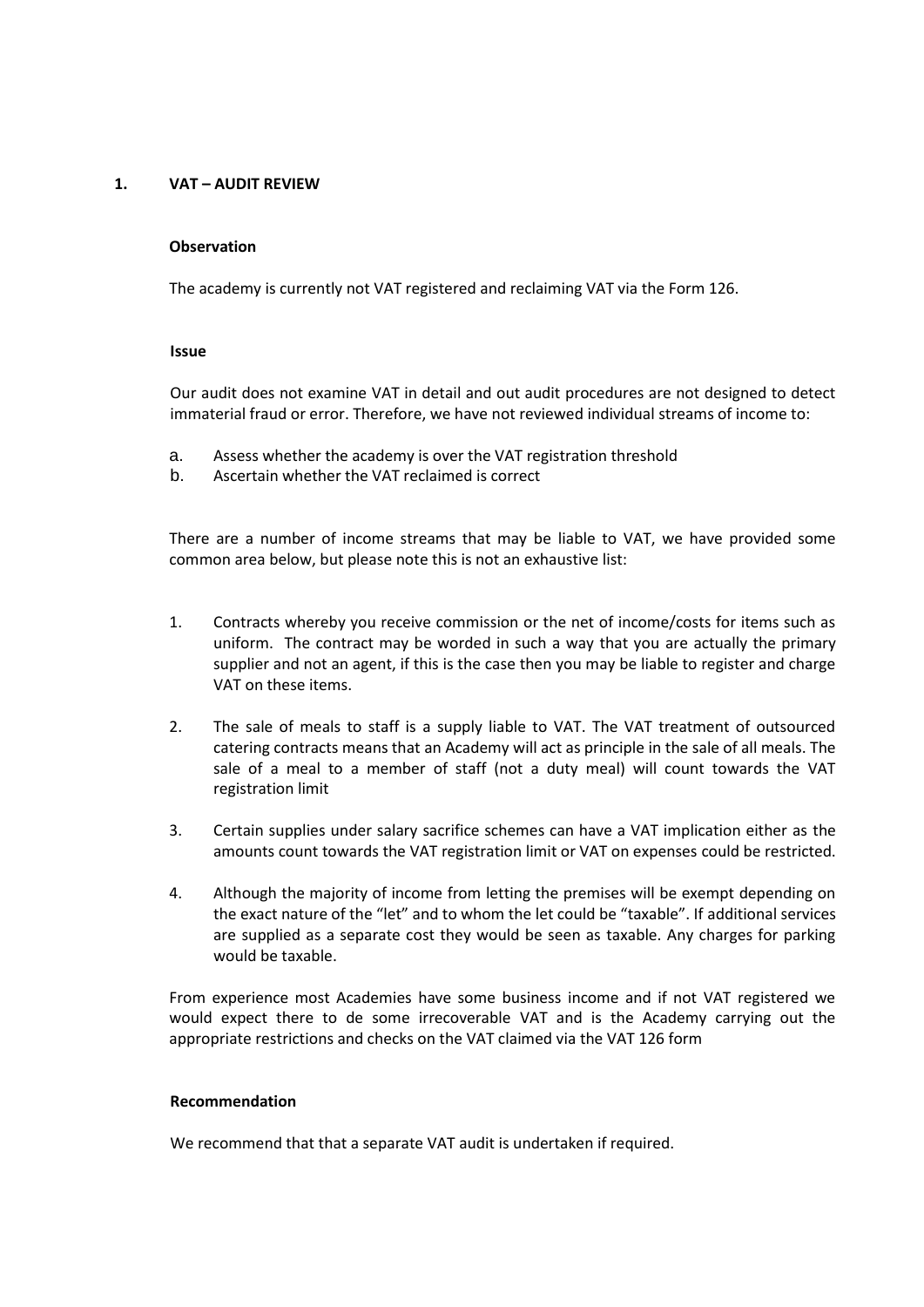# **2. RELATED PARTY TRANSACTIONS AND CONNECTED PARTY TRANSACTIONS - REMINDER**

### **Observation**

Related party transactions continue to be of keen interest to the ESFA and they have clarified a number of points in the Academies Financial Handbook 2019.

#### **Issue**

The board **MUST** ensure requirements for managing related party transactions are applied across the Trust. The Chair of the Board and the accounting officer **MUST** ensure their capacity to control and influenced does not conflict with these requirements. They **MUST** manage personal relationships with related parties to avoid both real and perceived conflicts of interest.

# *Reporting of related party transactions to ESFA*

The Trusts **MUST** report all contracts and other agreements with related parties to ESFA in advance of the contract or agreement commencing, using ESFA's related party on-line form. This applies to all such contracts and agreements made on or after 1 April 2019. There is no de-minimus in place.

# *Approval of related party transactions by ESFA*

Trusts **MUST** obtain prior approval from the ESFA for contracts for the supply of goods or services to the trust by a related party where:

- A contract or other agreement exceeding £20,000
- A contract or other agreement of any value that would take the total value of contracts with the related party beyond £20,000 in the same financial year
- A contract of any value if there have been contracts exceeding £20,000, individually or cumulatively, with the related party in the same financial year

Trusts **MUST** obtain ESFA's approval for transactions with related parties that are "novel, contentious and/or repercussive"

- Novel transactions which the Trust has no experience or are outside its range of normal business
- Contentious transactions that might cause criticism of the Trust by Parliament, the public or the media
- Repercussive transactions that are likely to cause pressure on other Trusts to take a similar approach

Approval of transactions for salaries and other payments made to a person under a contract of employment are not included

# *At cost requirements*

A Trust **MUST** pay no more than 'cost' for goods or services provided by members of trustees of the academy trust and parties connected to them. Full cost **MUST NOT** include any profit and includes all direct costs and indirect costs (a reasonable proportion of overheads)

Contributions made by a Trust to its Diocese for services it receives are regarded as meeting the "at cost" requirement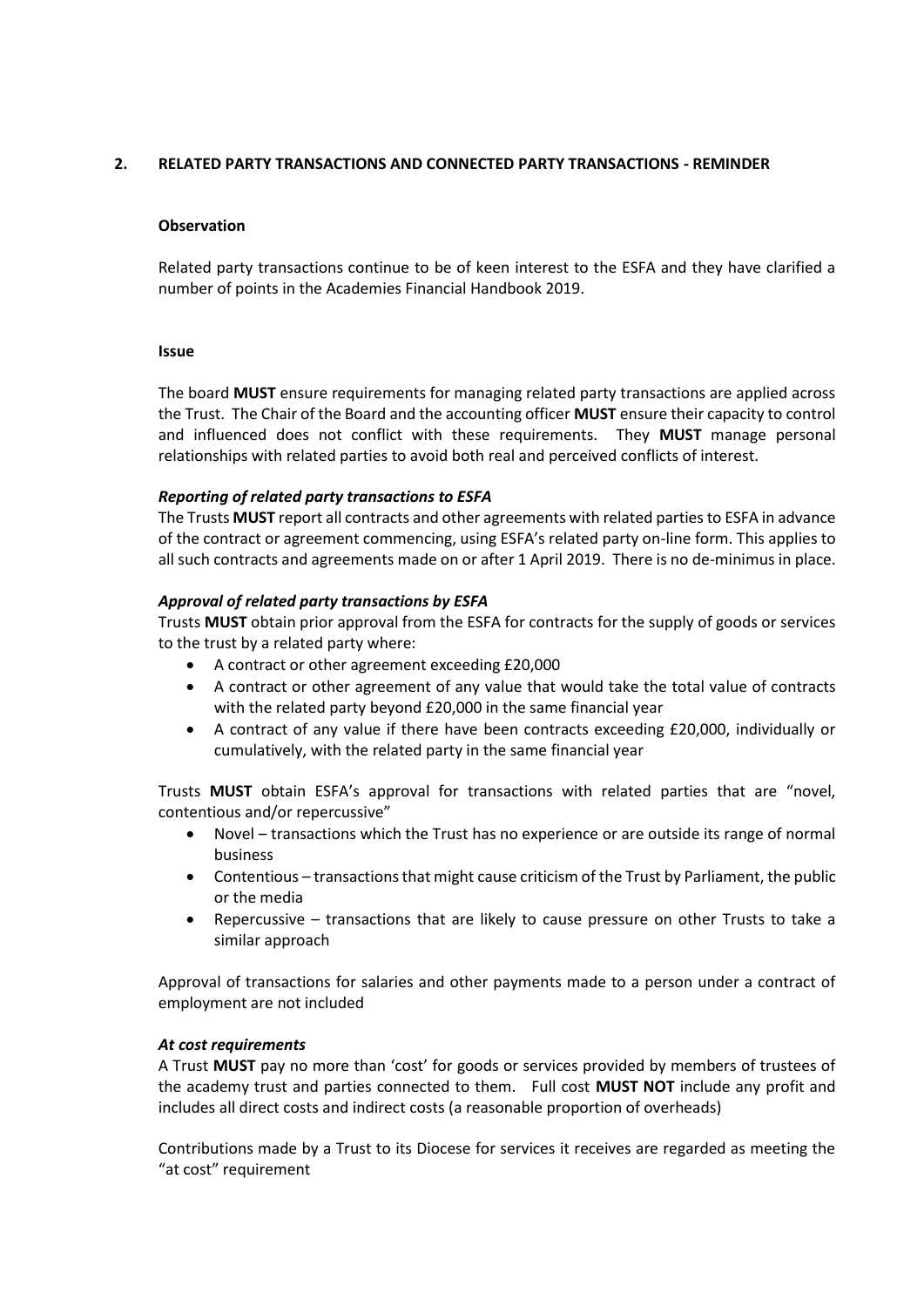### **Recommendation**

We recommend that the Trustees review the guidance on related party transactions and disclosures to the ESFA – this can be found at:

[https://assets.publishing.service.gov.uk/government/uploads/system/uploads/attachment\\_data](https://assets.publishing.service.gov.uk/government/uploads/system/uploads/attachment_data/file/811261/Academies_Financial_Handbook_2019.pdf) [/file/811261/Academies\\_Financial\\_Handbook\\_2019.pdf](https://assets.publishing.service.gov.uk/government/uploads/system/uploads/attachment_data/file/811261/Academies_Financial_Handbook_2019.pdf)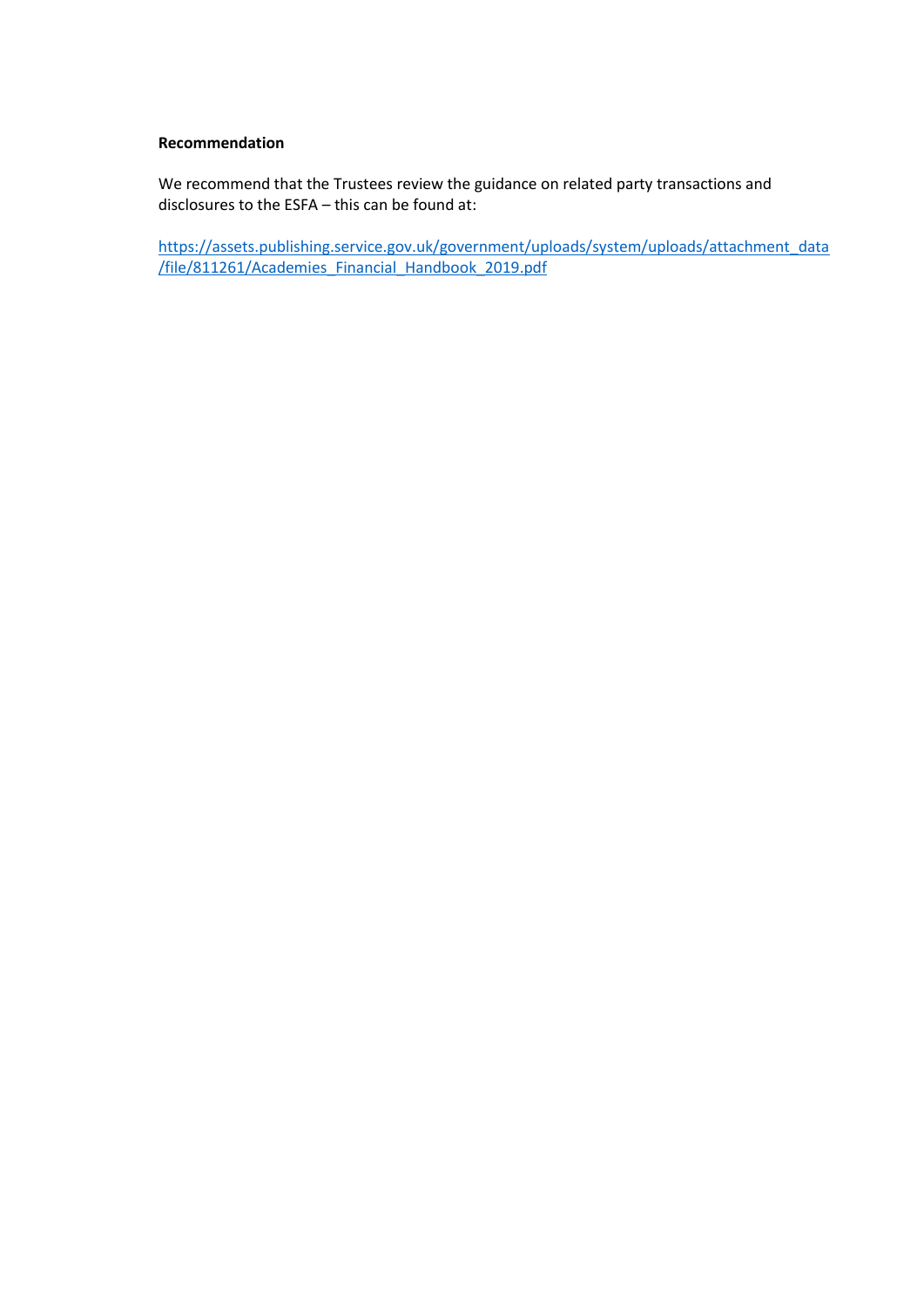# **3. EXECUTIVE PAY AND SALARIES IN EXCESS OF £100,000**

#### **Observation**

The ESFA have issued a series of letters to Academy Trust's which are paying salaries in excess of £150,000 and/or are paying salaries to 2 or more employees between £100,000 and £150,000.

#### **Issue**

The letters asked for further information on the rationale for the level of pay along with the due process followed for all such salaries.

The Academies Financial Handbook further strengthened the requirements of the Board who MUST discharge its responsibilities effectively by:

- Determining executive pay is agreed by the Board in advance and documented
- Ensuring decisions reflect independent and objective scrutiny
- Ensuring factors in determining pay are clear
- Ensuring pay is defensible relative to the public sector market
- Documenting the rationale behind the decision making process
- Presuming that non-teaching pay should not increase at a faster rate than that of teachers
- Understanding that inappropriate pay can be challenged by ESFA

#### **Recommendation**

We recommend that the Trustees should review their policies on determining executive pay, review the ESFA's guidance for academies on setting executive pay [\(https://www.gov.uk/government/news/esfa-introduces-guidance-for-academies-on-setting](https://www.gov.uk/government/news/esfa-introduces-guidance-for-academies-on-setting-executive-pay)[executive-pay\)](https://www.gov.uk/government/news/esfa-introduces-guidance-for-academies-on-setting-executive-pay) and ensure they include a robust evidenced based process.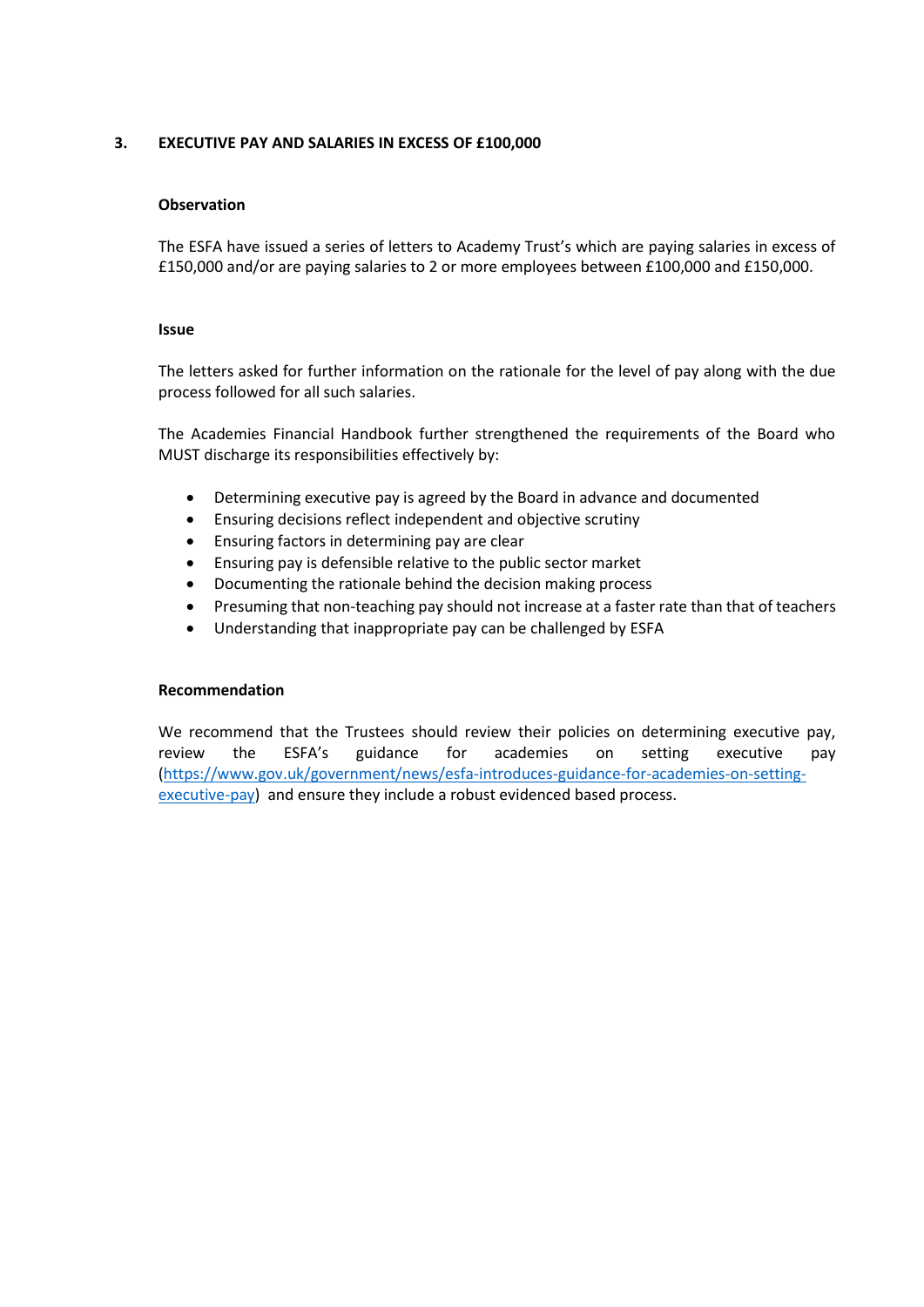# **4 GOVERNANCE**

#### **Observation**

The Academies Financial Handbook 2019 has made changes to reinforce responsibilities for Trustees to discharge their responsibilities and ensure robust governance and effective financial management. The Chair of Trustees is responsible for ensuring effective functioning of the Board and setting professional standards of governance

#### **Issue**

The Trustees must apply the highest standards of conduct and ensure robust governance, as these are critical for effective financial management. They should follow the Governance Handbook, which describes the following features of effective governance and will aid compliance with the Academies Financial Handbook:

- strategic leadership that sets and champions vision, ethos and strategy
- accountability that drives up educational standards and financial performance
- people with the right skills, experience, qualities and capacity
- structures that reinforce clearly defined roles and responsibilities
- compliance with statutory and contractual requirements
- evaluation of governance to monitor and improve its quality and impact

The Chair is responsible for ensuring the effective functioning of the Board and for setting professional standards of governance and accountability for the Board. ESFA will help Chairs and their Boards to do this if required.

The Board should identify the skills and experience it needs, including financial knowledge, and address gaps through recruitment, and/or induction, training and other development activities. This is particularly important at key transition points. The board should also address this for local governing bodies. The Governance Handbook identifies training material to help Trustees develop and engage fully with their role. This includes a competency framework for governance that Trusts should refer to in determining whether they have skills gaps.

The Board and its committees must meet regularly enough to discharge their responsibilities and ensure robust governance and effective financial management. Board meetings must take place at least three times a year (and business conducted only when quorate), although Trusts should consider meeting more frequently. If the Board meets less than six times a year it must describe in its governance statement, accompanying its annual accounts, how it maintained effective oversight of funds with fewer meetings.

The Trust must be transparent with its governance arrangements.

The Trust must also publish on its website up-to-date details of its governance arrangements in a readily accessible format, including:

• the structure and remit of the members, Board of Trustees, committees and local governing bodies (the Trust's scheme of delegation for governance functions), and the full names of the chair of each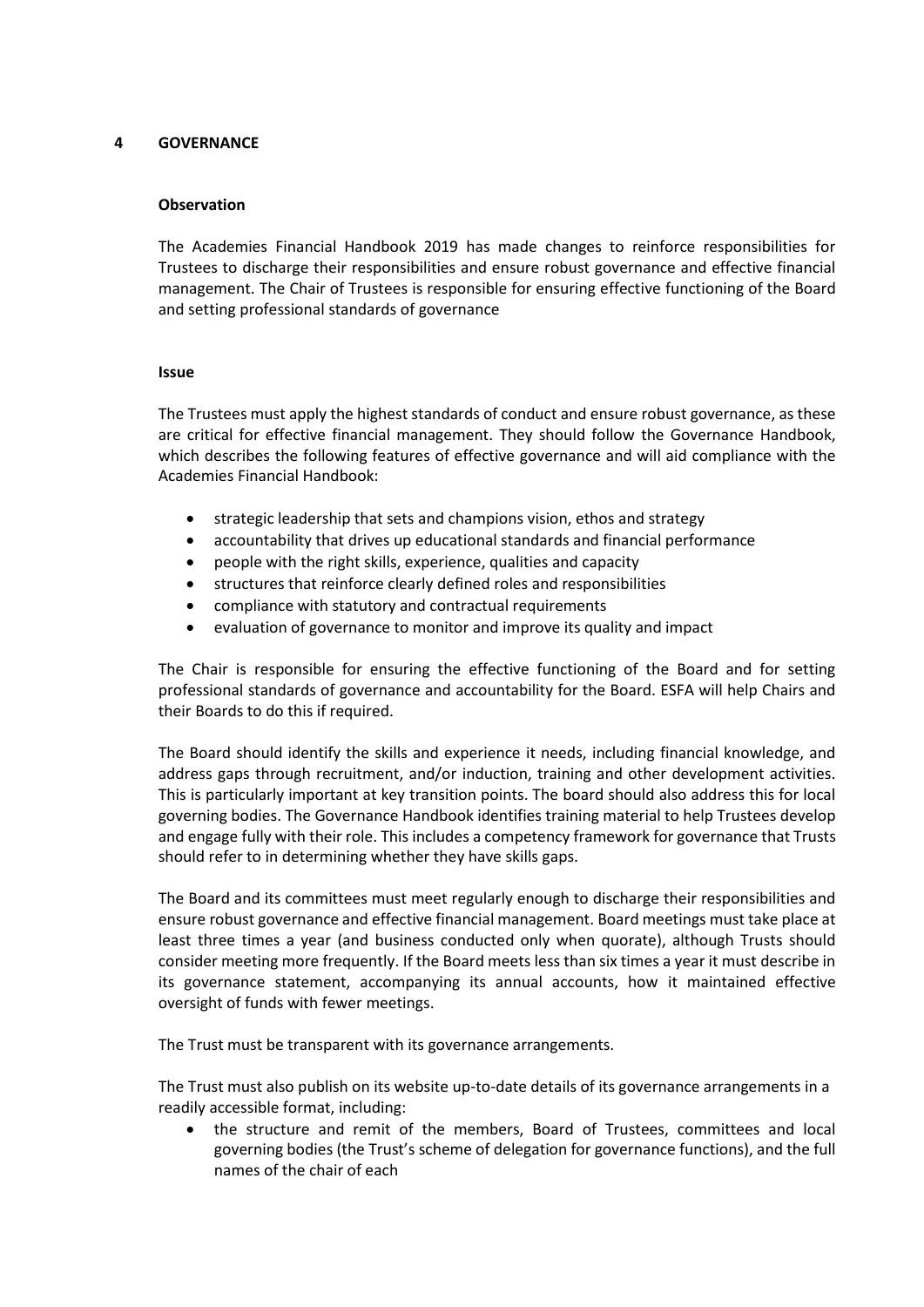- for each member serving at any point over the past 12 months, their full names, date of appointment, date they stepped down (where applicable), and relevant business and pecuniary interests including governance roles in other educational institutions
- for each Trustee and local governor serving at any point over the past 12 months, their full names, date of appointment, term of office, date they stepped down (where applicable), who appointed them, and relevant business and pecuniary interests including governance roles in other educational institutions. If the accounting officer is not a Trustee their business and pecuniary interests must still be published.
- for each Trustee their attendance records at Board and committee meetings over the last academic year
- for each local governor their attendance records at local governing body meetings over the last academic year

Robust governance arrangements also includes a robust control framework which must include the independent checking of financial controls, systems, transactions and risks. This is covered in more detail in section 5 below.

#### **Recommendation**

We recommend that the Trustees review their responsibilities and ensure that they comply with the new requirements.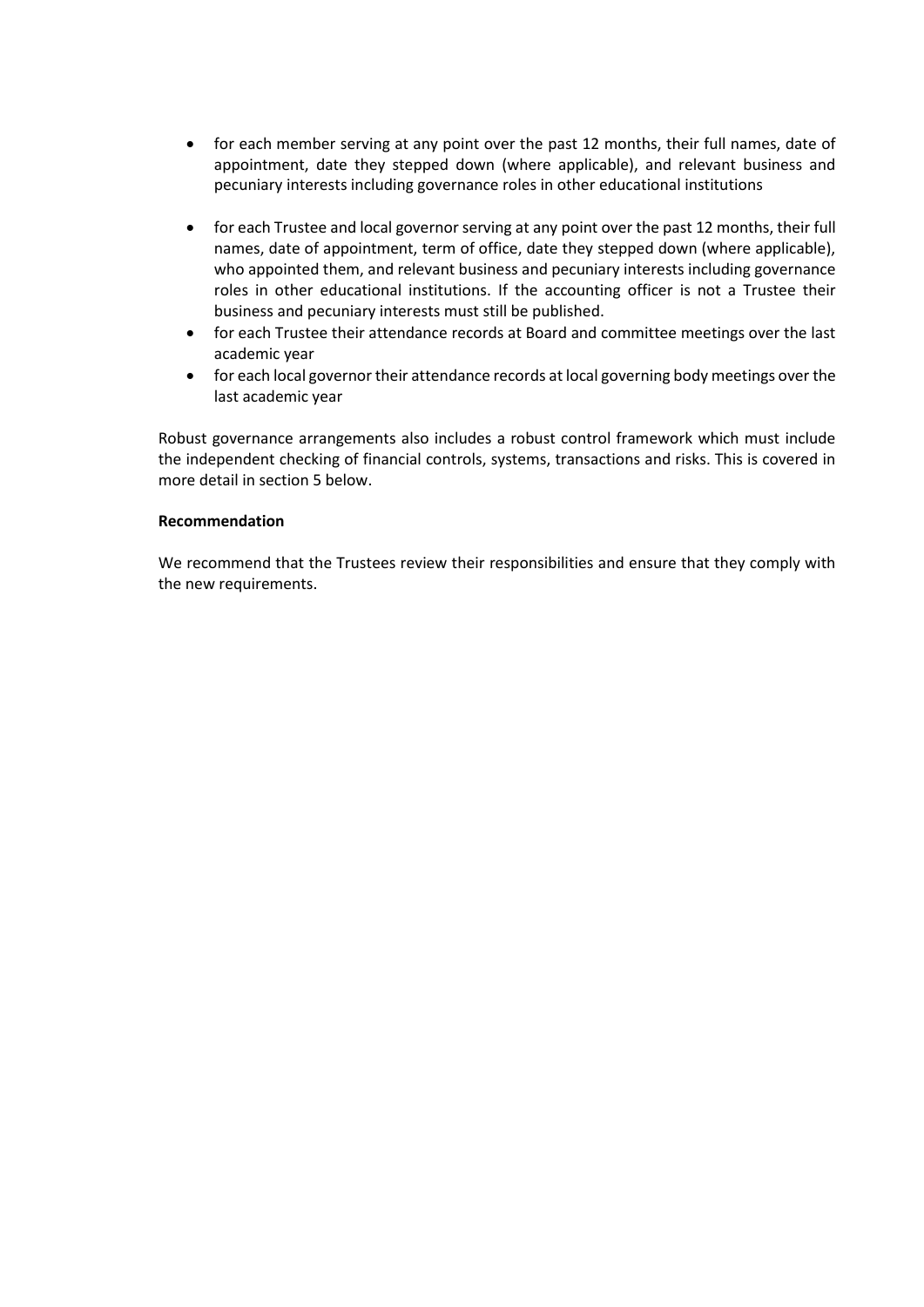# **5.1 INTERNAL AUDIT - PURPOSE**

# **Observation**

All Academy Trusts must have a programme of internal scrutiny to provide independent assurance to the board that its financial and non-financial controls, and risk management procedures, are operating effectively.

# **Issue**

The Academies Financial Handbook 2019 (AFH) provides 4 options for Academy Trusts to conduct internal scrutiny, the work focusing on:

- evaluating the suitability of, and level of compliance with, financial and other controls. This includes both evaluating whether controls and procedures are effective and efficient, and checking transactions to confirm that controls and procedures are being followed
- advice and insight to the board on how to address weaknesses in financial and other controls, recommending improvement, but without diluting the responsibility of management for the day to day running of the Academy Trust
- ensuring risks are adequately identified, reported and managed

The AFH, therefore, requires that Academy Trusts have effective oversight and monitoring of their internal control environment. The internal scrutiny function provides this.

Internal scrutiny should take account of output from other assurance procedures to inform the programme of work. It should have regard to recommendations from the Trust's external auditors as described in their management letter, and from relevant reviews undertaken by ESFA. It should also consider other non-financial areas such as GDPR, IT and health and safety.

# **Recommendation**

We recommend that the Trustees should review their policies on internal audit scrutiny and ensure they include a robust evidenced based process.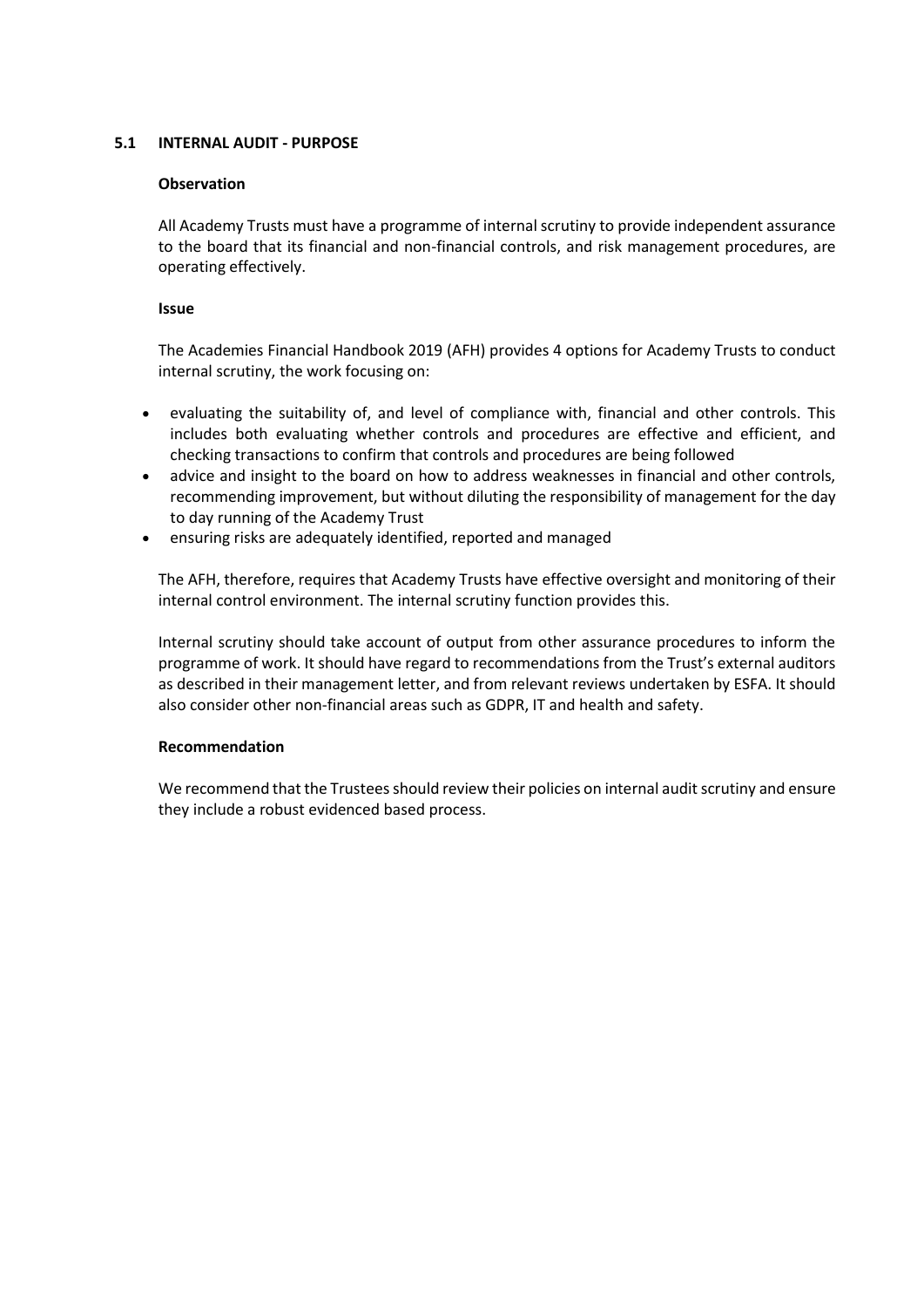# **5.2 INTERNAL AUDIT – DIRECTING AND DELIVERING**

# **Observation**

All Academy Trusts must have a programme of internal scrutiny to provide independent assurance to the board that its financial and others controls, and risk management procedures, are operating effectively.

#### **Issue**

# *Audit Committee*

The Academy Trust must establish an audit committee, appointed by the Board. Trusts with an annual income over £50 million must have a dedicated audit committee. Other trusts must either have a dedicated audit committee or can combine it with another committee.

The audit committee should meet at least three times a year. The audit committee's role must include directing the Trust's programme of internal scrutiny and reporting to the Board on the adequacy of the Trust's financial and non-financial controls and management of risks.

# *Delivery*

Internal scrutiny must:

• be independent and objective – for example it **must not** be performed by the Trust's own accounting officer, chief financial officer or other members of the finance team

• be conducted by someone suitably qualified and experienced and able to draw on technical expertise as required

• be covered by a scheme of work, driven and agreed by the audit committee, and informed by risk

• be timely, with the programme of work spread appropriately over the year so higher risk areas are reviewed in good time

• include regular updates to the audit committee by the person or organisation carrying out the programme of work, incorporating:

• a report of the work to each audit committee meeting, including recommendations where appropriate to enhance financial and other controls and risk management

• a short annual summary report to the audit committee for each year ended 31 August outlining the areas reviewed, key findings, recommendations and conclusions, to help the committee consider actions and assess year on year progress.

The Trust **must** deliver internal scrutiny in the most appropriate way to its circumstances. These can include employing an in-house internal auditor; a bought-in internal audit service (under a separate letter of engagement if the internal and external audit is performed by the same firm); the appointment of a non-employed trustee and a peer review by the CFO or other member of the finance team from another academy trust. A combination of these options can also be used. However, those carrying out the programme of work need to be suitably qualified and/or experienced:

- internal auditors should be members of a relevant professional body
- trustees and peer reviewers should have qualifications in finance, accounting or audit and appropriate internal audit experience.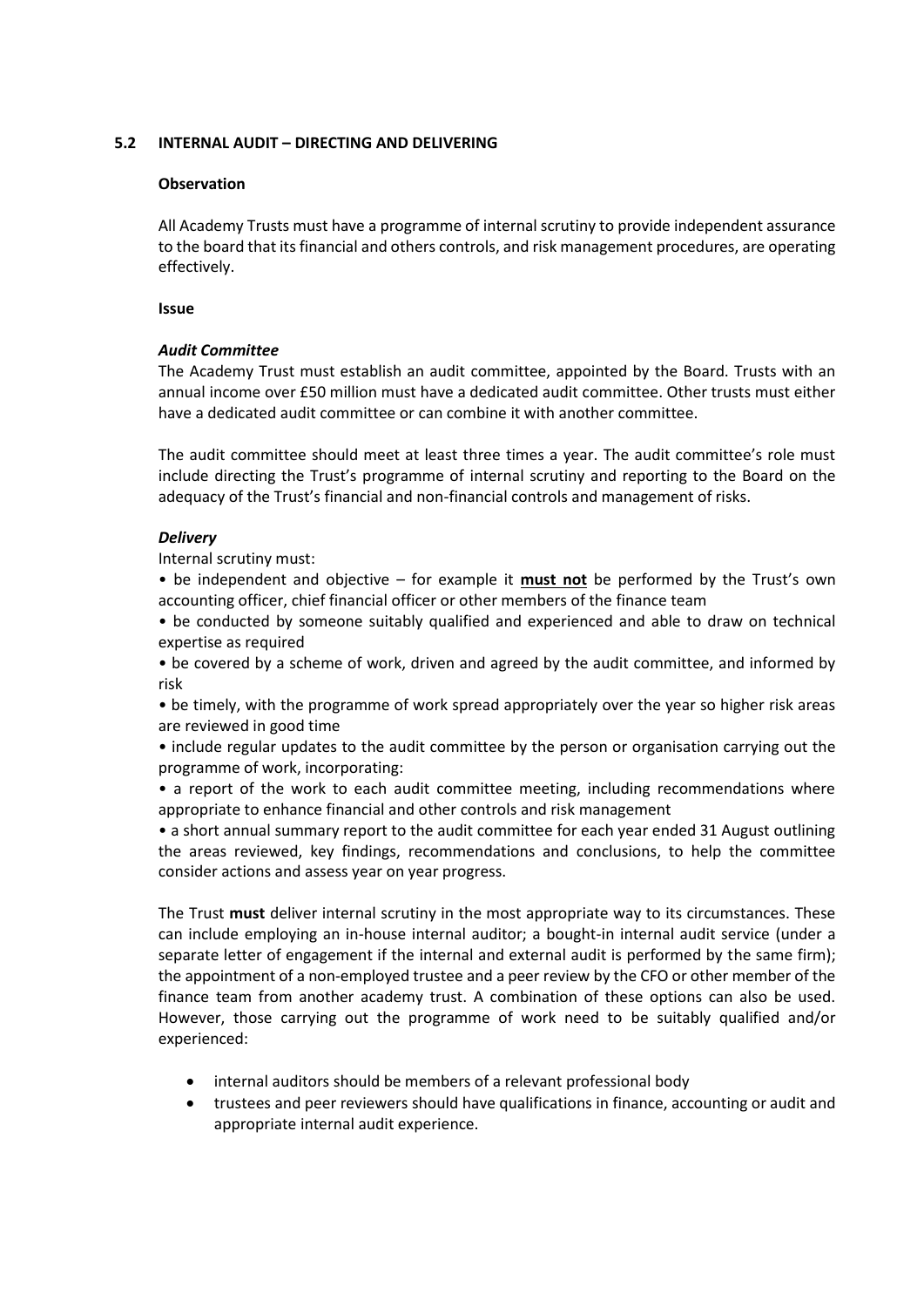# **Recommendation**

We recommend that the Trustees should review their policies on internal audit scrutiny and ensure they include a robust evidenced based process.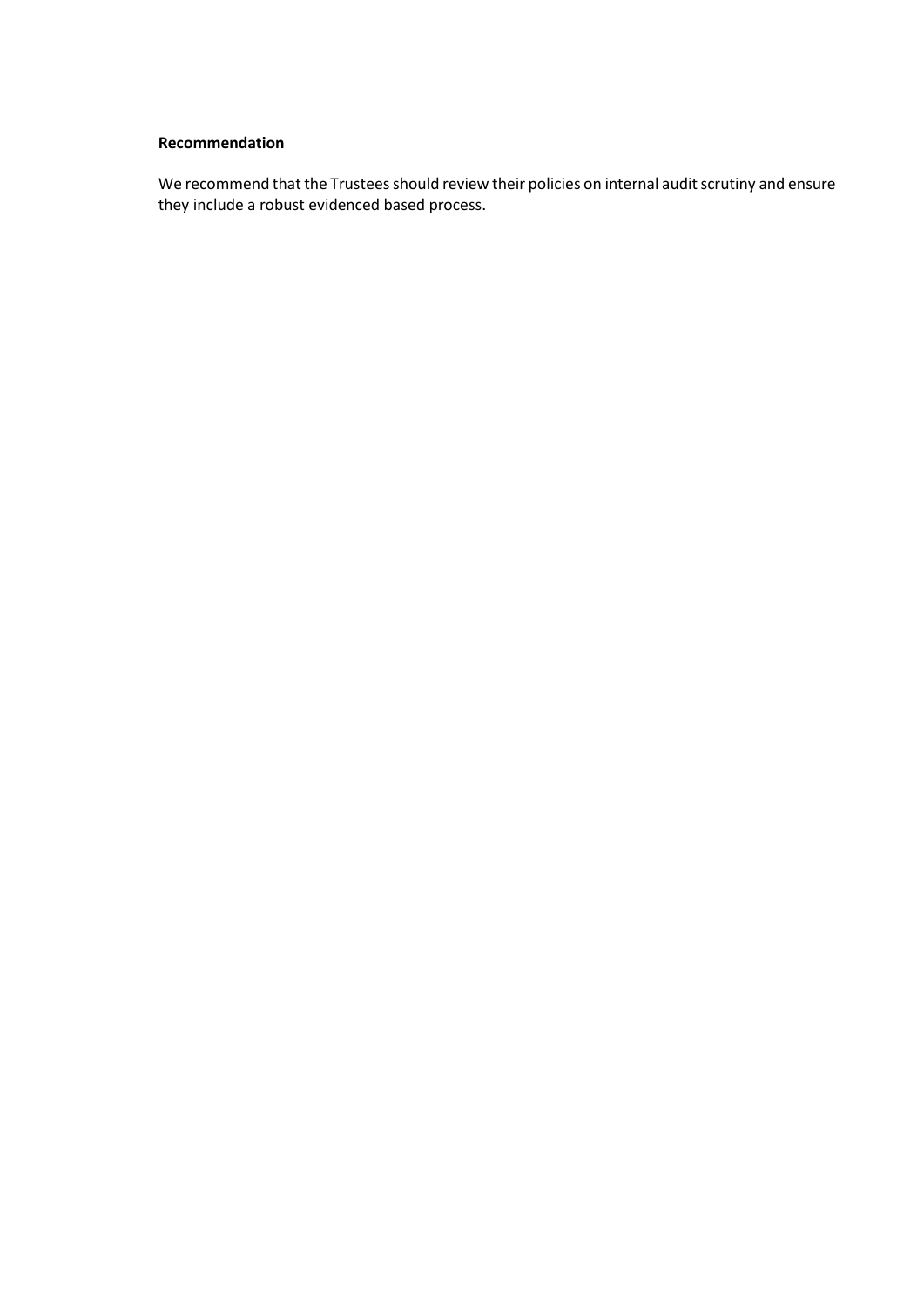# **5.3 INTERNAL AUDIT – REPORTING**

#### **Observation**

All Academy Trusts must have a programme of internal scrutiny to provide independent assurance to the board that its financial and others controls, and risk management procedures, are operating effectively.

#### **Issue**

The Trust must confirm in its governance statement, accompanying its annual accounts, which of the internal scrutiny options it has applied and why. The outcome of the work must also inform the accounting officer's statement of regularity in the annual accounts.

The Trust must submit its annual summary report of the areas reviewed, key findings, recommendations and conclusions (as presented to the audit committee under section 3.15 by the person or organisation carrying out the programme of work) to ESFA by 31 December each year when it submits its audited annual accounts. The Trust must also provide ESFA with any other internal scrutiny reports if requested.

### **Recommendation**

We recommend that the Trustees should review their policies on internal audit scrutiny and ensure they include a robust evidenced based process.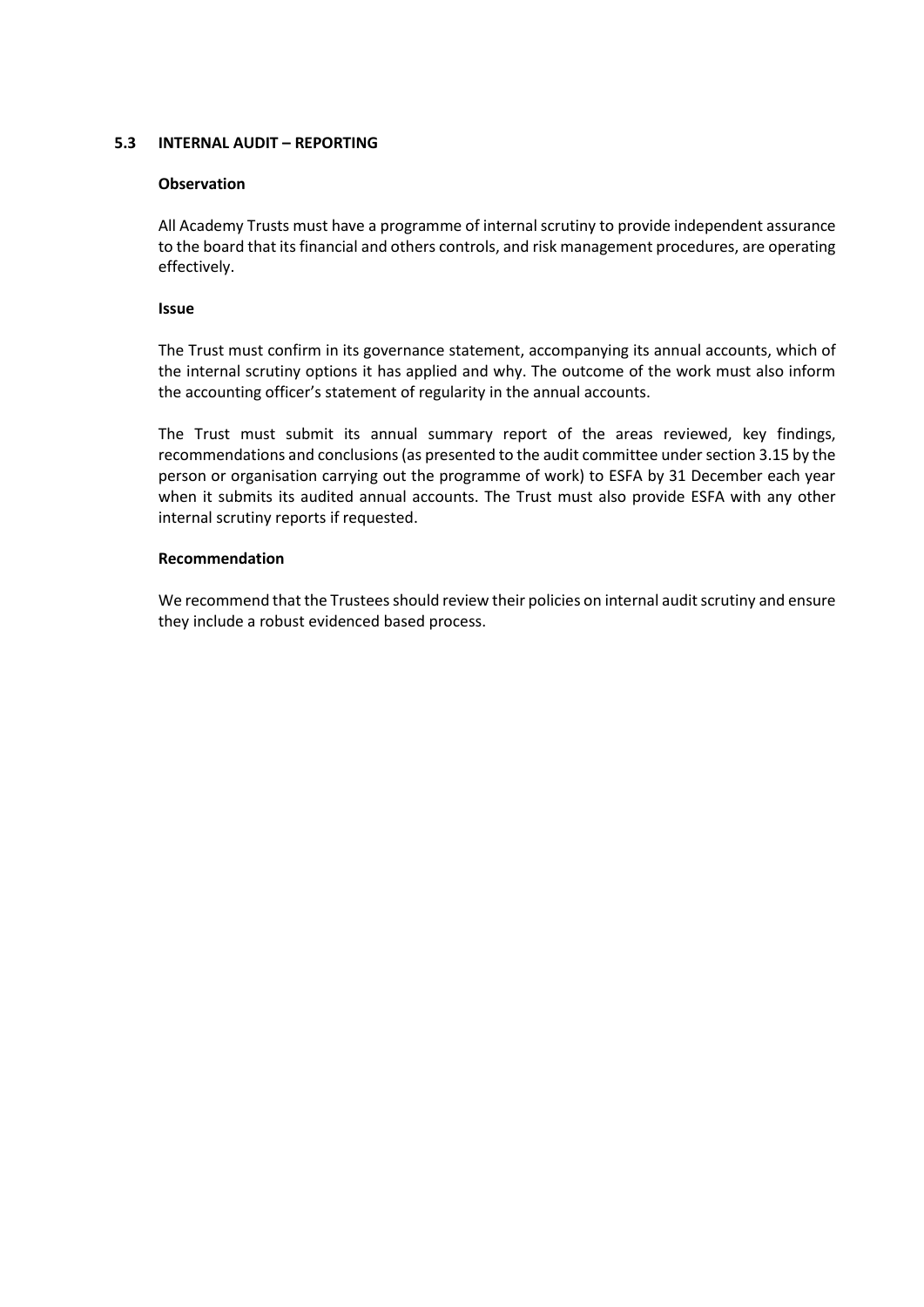# **6. RISK REGISTER**

# **Observation**

The Academies Financial Handbook now states Trust **must** have a risk register in place and it **must**  be maintained. Previously this was a "should" requirement. The risk register is a key document which should help drive the focus of the internal audit function

### **Issue**

Risk management involves the identification, measurement, management, monitoring and reporting of threats to an organisation's business objectives. Such threats could arise from a wide variety of sources, including financial uncertainty, IT security, management errors, accidents, natural disasters, and so on.

Once risks have been identified, assessed, evaluated and ranked, academy trusts will need to ensure there are appropriate plans to manage them. These plans include preventative controls, mitigation processes and contingency plans in the event that risks materialise.

Once the academy trust has established its risk tolerance and capacity, it can move onto developing a risk control strategy. Again, there are various ways to do this and no one way is "right", but one easy-to-follow approach is to consider the **"4 T's"**

- **Tolerate**
- **Treat**
- **Transfer**
- **Terminate**

The board (including any relevant sub-committee such as the finance or audit committee) should set out how and when it wants to receive information about risks. This reporting should provide reliable, current, complete and timely information, reflecting different risk types as well as emerging issues.

# **Recommendation**

We recommend that the Trustees should review their risk register on a regular basis and ensure they include a robust evidenced based process.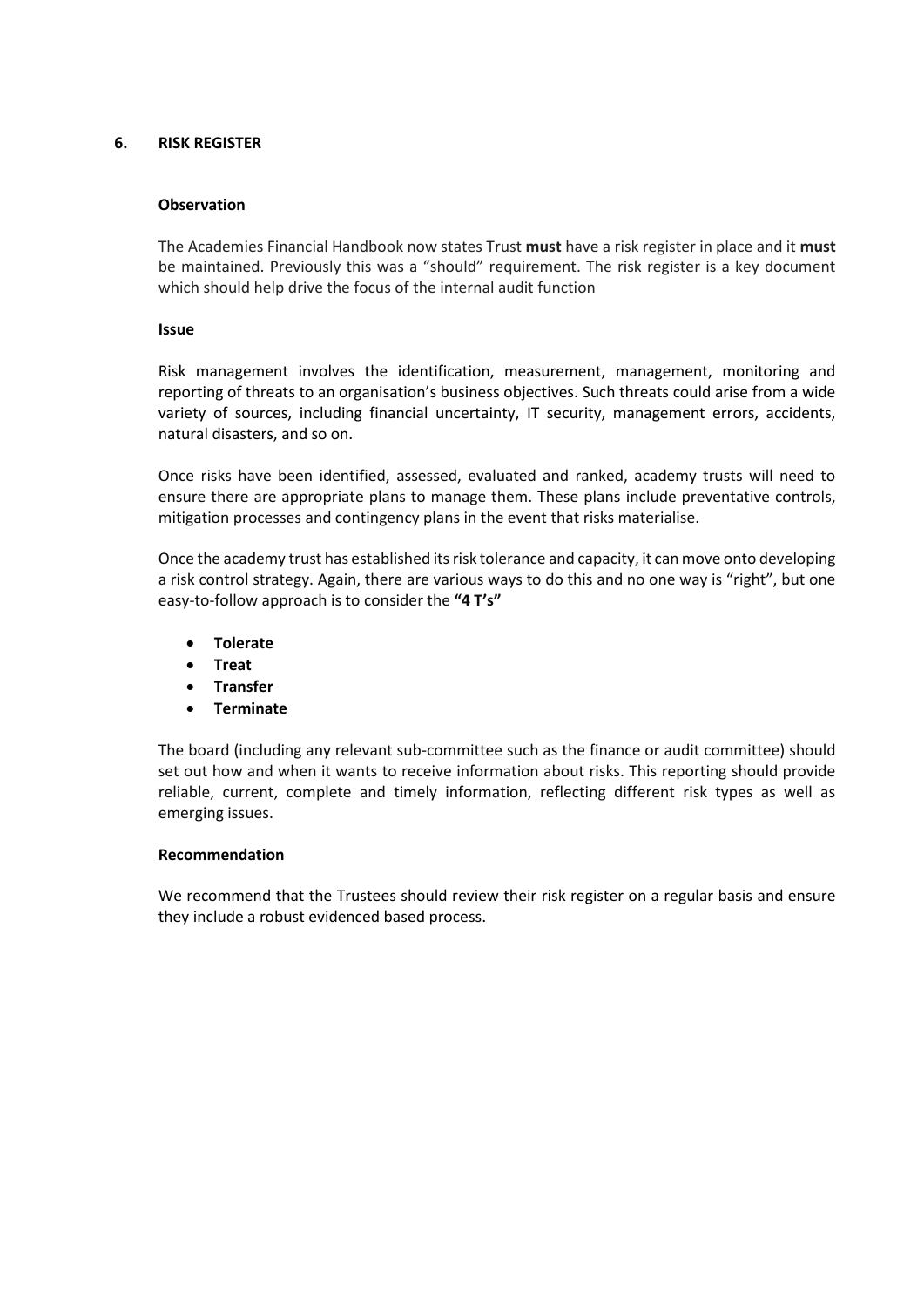# **7. TOP 10 PLANNING CHECKS**

# **Observation**

The ESFA have issued guidance on the Top 10 planning checks for governors.

#### **Issue**

School and academy governors can explore the questions to help schools manage their resources and money efficiently.

The areas covered are:

- 1. Staff pay as a percentage of total expenditure
- 2. Average teacher cost
- 3. Pupil-to-teacher ratio (PTR)
- 4. Class sizes
- 5. Teacher contact ratio
- 6. Proportion o budget spent on the leadership team
- 7. 3 to 5 year budget projections
- 8. Spend per pupil for non-pay expenditure lines compared to similar schools
- 9. School improvement plan priorities and relative cost of options
- 10. List of contracts with costs and renewal dates

Trustees at schools and academies can use this information as a starting point to check if their school is managing resources and finances effectively.

Use these checks early in the annual budget planning cycle and when looking ahead at the 3 to 5 year position.

On many of these areas, you should be consulting your school business professional (who could be the business manager, or finance director equivalent, in your setting), as well as your headteacher or CEO.

#### **Recommendation**

We recommend that the Trustees should explore this guidance and further information can be found [https://www.gov.uk/guidance/school-resource-management-top-10-planning-checks-for](https://www.gov.uk/guidance/school-resource-management-top-10-planning-checks-for-governors)[governors](https://www.gov.uk/guidance/school-resource-management-top-10-planning-checks-for-governors)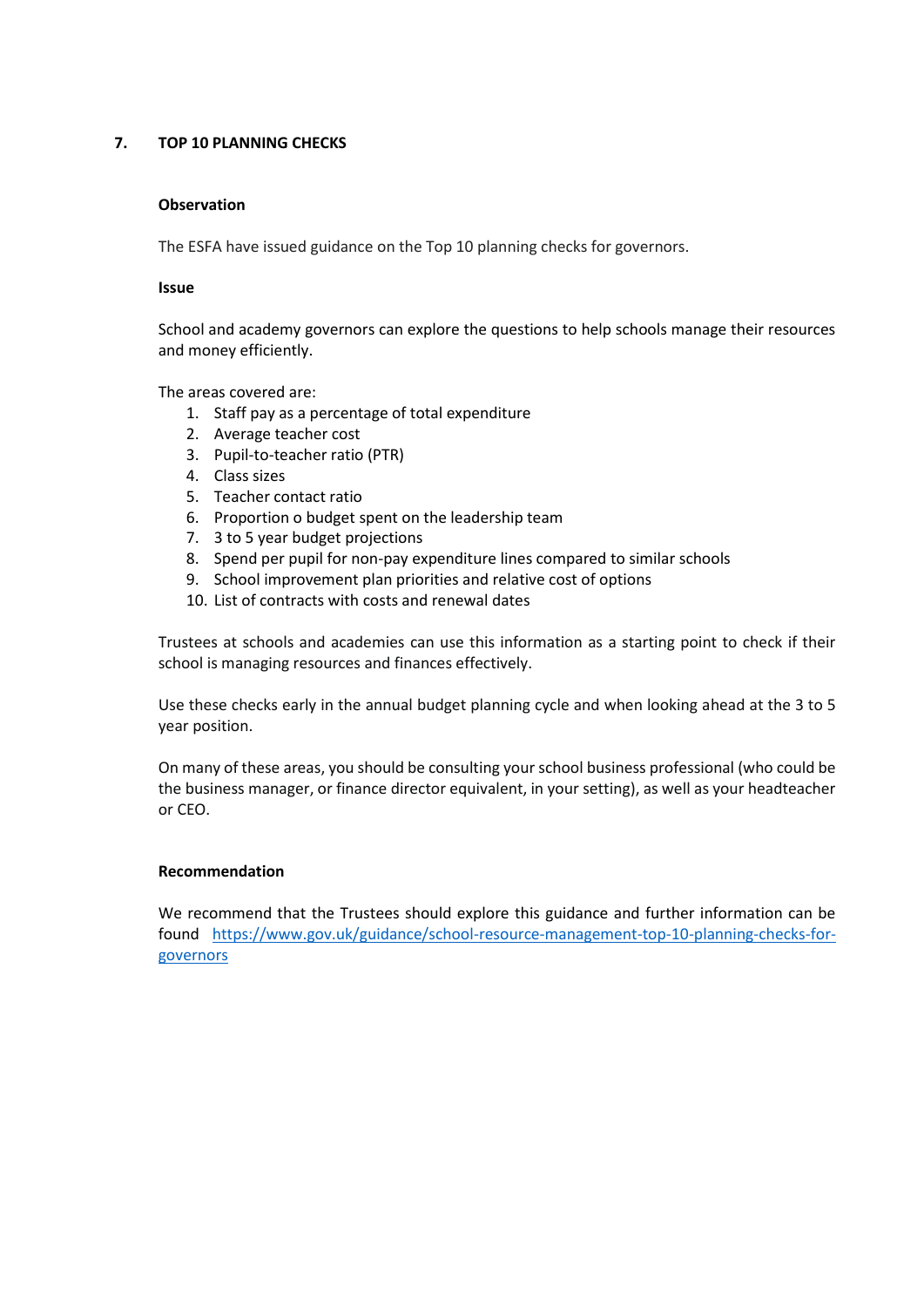# **8. MANAGEMENT ACCOUNTS**

# **Observation**

The trust must prepare management accounts every month setting out its financial performance and position. Managers must take appropriate action to ensure ongoing viability.

#### **Issue**

Management accounts **must** be prepared every month (AFH2019 2.18) and **must** include an income and expenditure account, variation to budget report, cash flows and balance sheet as a bare minimum (AFH2019 2.21). Failure to include any of these reports would result in noncompliance with the AFH.

Management accounts **must** also select key financial performance indicators and measure their performance regularly (AFH2019 2.22). We would therefore recommend including these within your management accounts pack for Trustees to ensure this process takes place regularly. Some suggested KPI's can be found by reviewing the Top 10 Planning checks in section 7.

Management accounts must be shared with the chair of trustees every month irrespective of the trust's size, and with the other trustees six times a year. The board must consider these when it meets.

# **Recommendation**

We recommend that the Trustees should ensure management accounts are prepared monthly.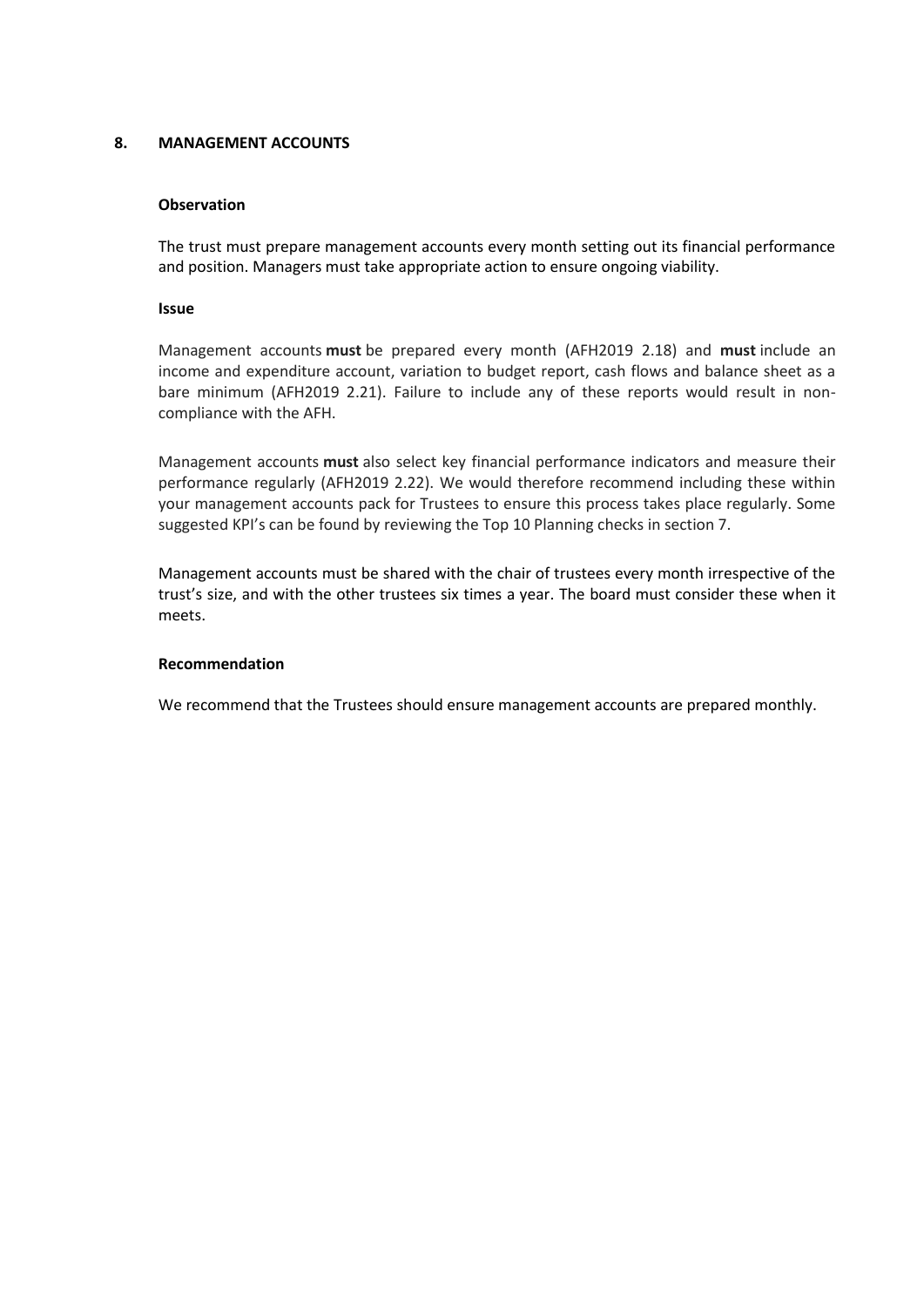# **9. CLERK TO THE BOARD**

#### **Observation**

The ESFA have issued guidance on the benefits of engaging a knowledgeable clerk to the board to provide trustees with expert advice.

#### **Issue**

The academy trust should appoint a clerk to support the board of trustees who is someone other than a trustee, principal or chief executive of the trust. A clerk can help the efficient functioning of the board by providing:

- administrative and organisational support
- guidance to ensure the board works in compliance with the appropriate legal and regulatory framework, and understands the potential consequences of noncompliance
- advice on procedural matters relating to operation of the board

#### **Recommendation**

We recommend that the Trustees should explore this guidance and further information can be found in the Academies Financial Handbook

[https://assets.publishing.service.gov.uk/government/uploads/system/uploads/attachment\\_data](https://assets.publishing.service.gov.uk/government/uploads/system/uploads/attachment_data/file/811261/Academies_Financial_Handbook_2019.pdf) [/file/811261/Academies\\_Financial\\_Handbook\\_2019.pdf](https://assets.publishing.service.gov.uk/government/uploads/system/uploads/attachment_data/file/811261/Academies_Financial_Handbook_2019.pdf)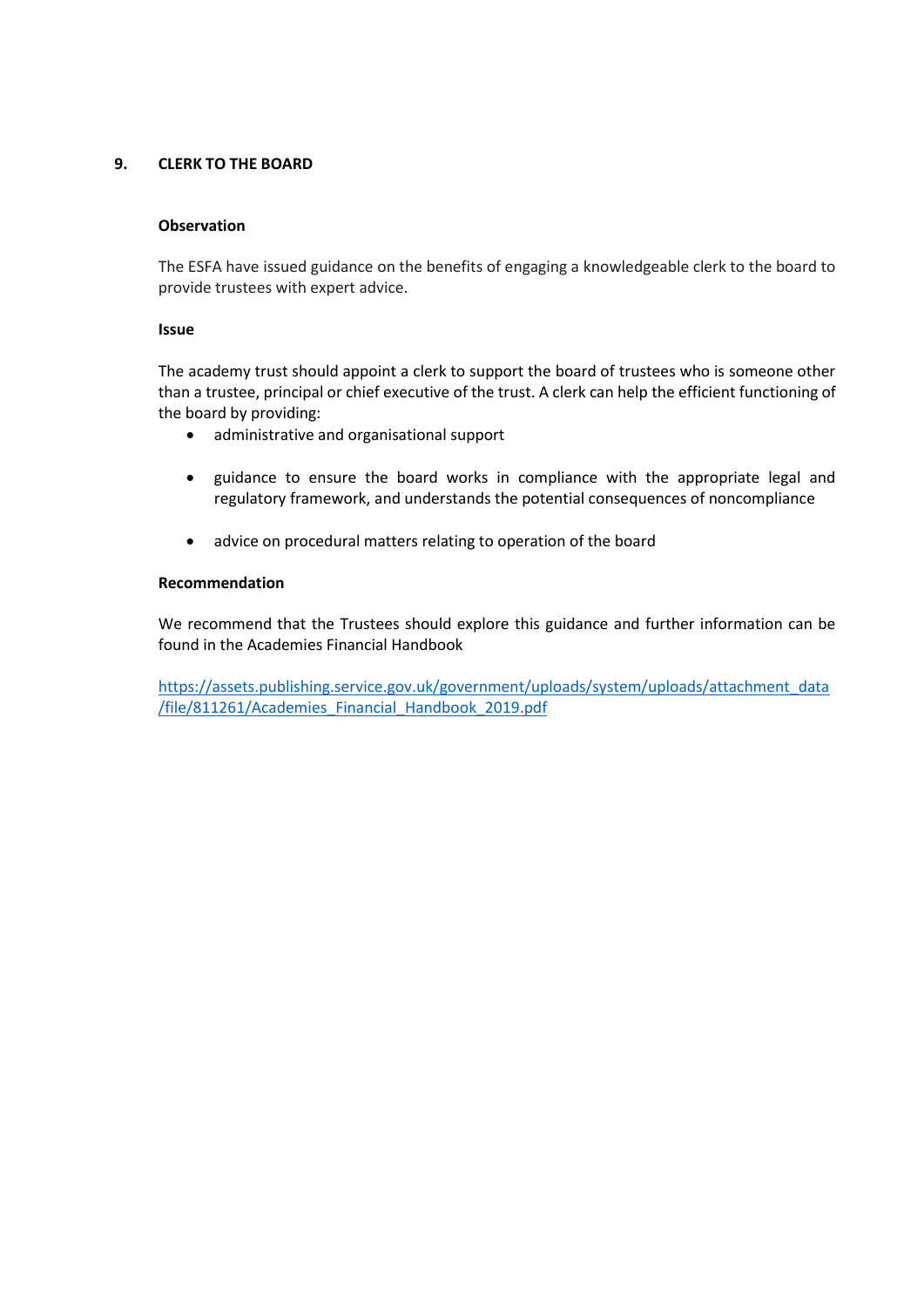### **10. FINANCIAL SUMMARIES AND PROJECTIONS**

#### **Observation**

Lord Agnew's letter to Academy auditors dated 30 April 2019 stated that "*It is important for academy trust management teams to produce an appropriate briefing for their boards when they table the accounts, not to outsource this to their auditors."*

#### **Issue**

A short financial summary will help ensure trusts have a solid base from which to construct robust three-year financial forecasts.

These are powerful as they bring together in a simple way all the important financial and audit issues that a board should be aware of at the time the accounts are signed.

Lord Agnew suggests that these reports should not be outsourced to your external auditors.

### **Recommendation**

We recommend that you produce an appropriate briefing to your board when the accounts are tabled for approval. We would be happy to work with you to ensure the appropriateness of the report.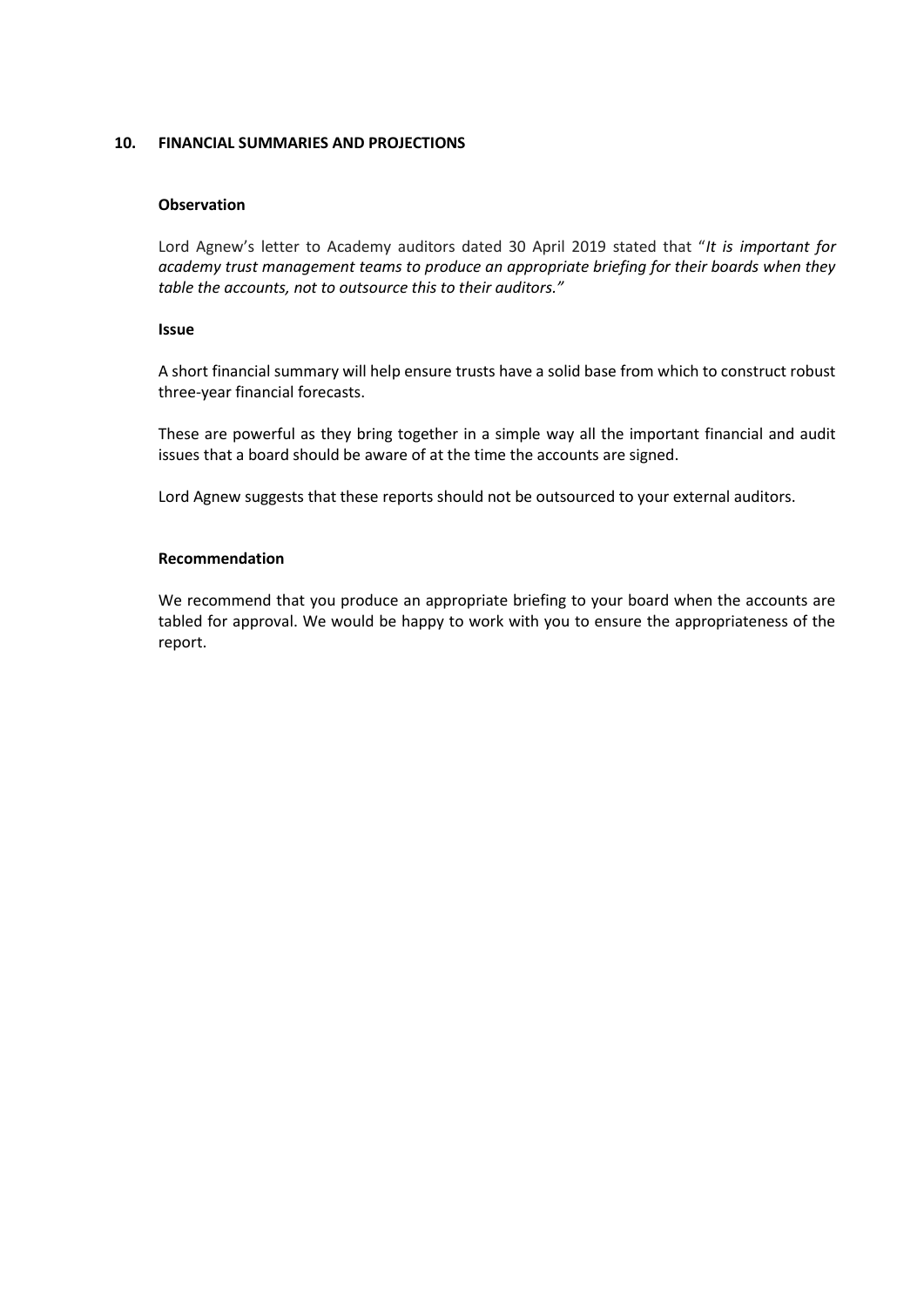#### **11. GOING CONCERN**

#### **Observation**

The Academies Accounts Direction requires academy trustees to produce a statement on the academy trust's ability to continue to operate as a going concern, including disclosure of any financial uncertainties facing it.

#### **Issue**

With Academy Trust's facing a reduction in funding, combined with increased costs (such as Teachers Pension contributions), a reduction in reserves will occur. Accordingly, the ability for Trust's to be able to meet its obligations as they fall due with become more relevant.

#### **Recommendation**

We recommend that you review the ESFA's guidance and review the Trust's going concern status on an annual basis as part of the accounts approval process.

[https://www.gov.uk/government/publications/academy-trust-financial-management-good](https://www.gov.uk/government/publications/academy-trust-financial-management-good-practice-guides/operating-an-academy-trust-as-a-going-concern)[practice-guides/operating-an-academy-trust-as-a-going-concern](https://www.gov.uk/government/publications/academy-trust-financial-management-good-practice-guides/operating-an-academy-trust-as-a-going-concern)

**PLEASE CONTACT US IF YOU WOULD LIKE ANY FURTHER ADVICE ON THE ISSUES NOTED ABOVE.**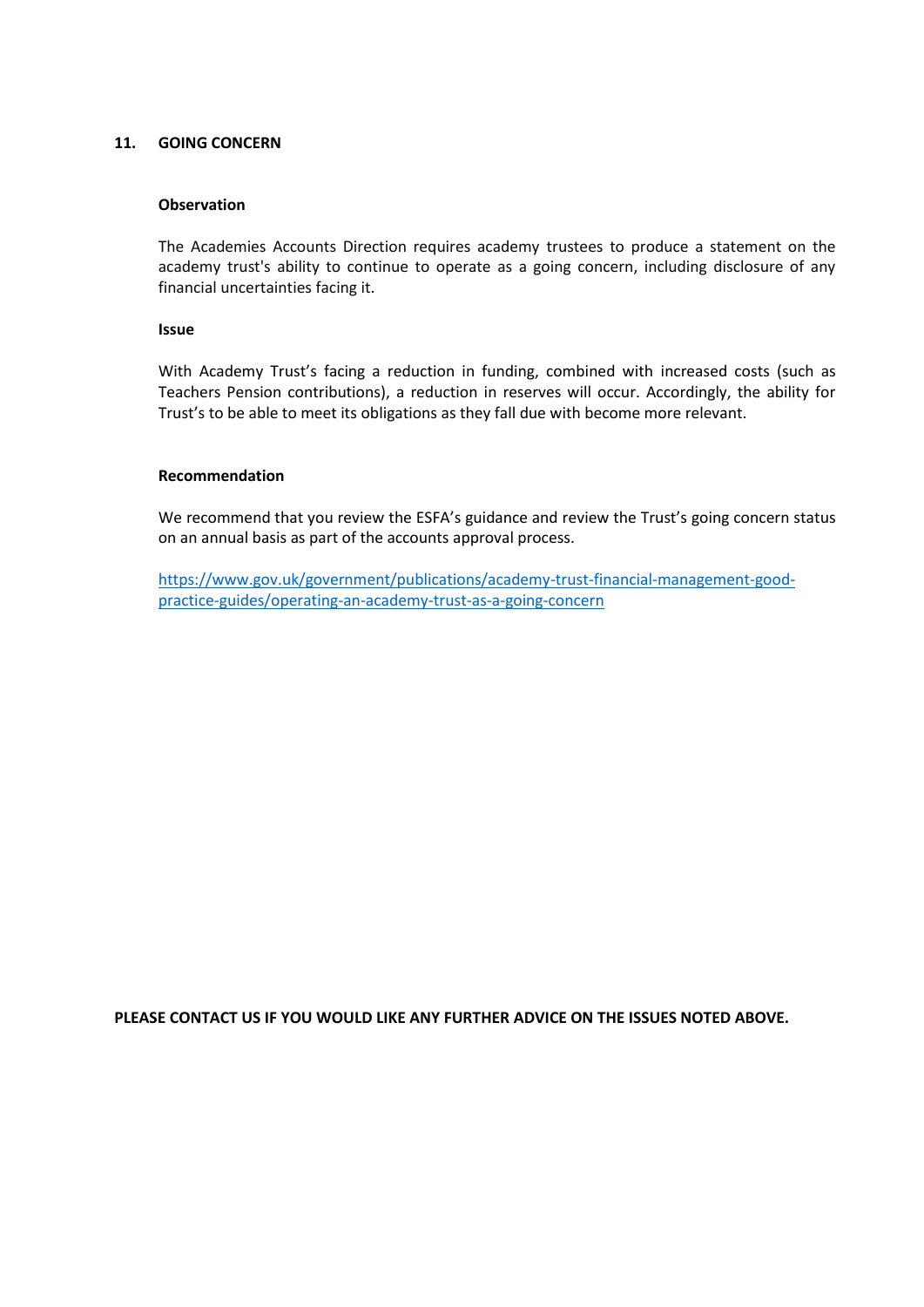# **Appendix 6**

### **Correcting and uncorrected misstatements**

We are required to inform you of any significant misstatements within the financial statements presented for audit that have been discovered during the course of our audit. Details of items corrected following discussions with you and your team are as below:

#### **Corrected misstatements**

| <b>No</b>      | <b>Detail</b>                                   | <b>SOFA</b> |               | <b>Balance Sheet</b>     |           | <b>Surplus</b><br>effect |
|----------------|-------------------------------------------------|-------------|---------------|--------------------------|-----------|--------------------------|
|                |                                                 | Dr          | $\mathsf{Cr}$ | Dr                       | cr        |                          |
|                |                                                 | £           | £             | £                        | £         | £                        |
|                | Surplus/(deficit) per draft accounts            |             |               |                          |           | (21, 879)                |
|                |                                                 |             |               |                          |           |                          |
|                | <b>Adjustments made by auditor:</b>             |             |               |                          |           |                          |
|                | Asset additions moved to balance sheet          |             | 69,046        | 69,046                   |           | 69,046                   |
| $\overline{2}$ | Rates grant income accrued                      |             | 30,708        | 30,708                   |           | 30,708                   |
| 3              | Correction to depreciation charge               |             | 11,379        | 11,379                   | -         | 11,379                   |
| 4              | Adjustment to deferred school fund transactions |             | 18,040        | 18,040                   |           | 18,040                   |
| 5 <sup>1</sup> | Adjustments to prepayments and accruals         |             | 35,325        | 37,687                   | 2,362     | 35,325                   |
| 6              | Reverse accrued CIF income                      | 11,459      |               | $\overline{\phantom{a}}$ | 11,459    | (11, 459)                |
| $\overline{7}$ | Pension FRS102 liability                        | 1,645,000   |               | $\overline{\phantom{a}}$ | 1,645,000 | (1,645,000)              |
|                | Opening reserves difference                     |             |               |                          |           | 17,738                   |
|                | Surplus/(deficit) per final accounts            |             |               |                          |           | (1,531,578)              |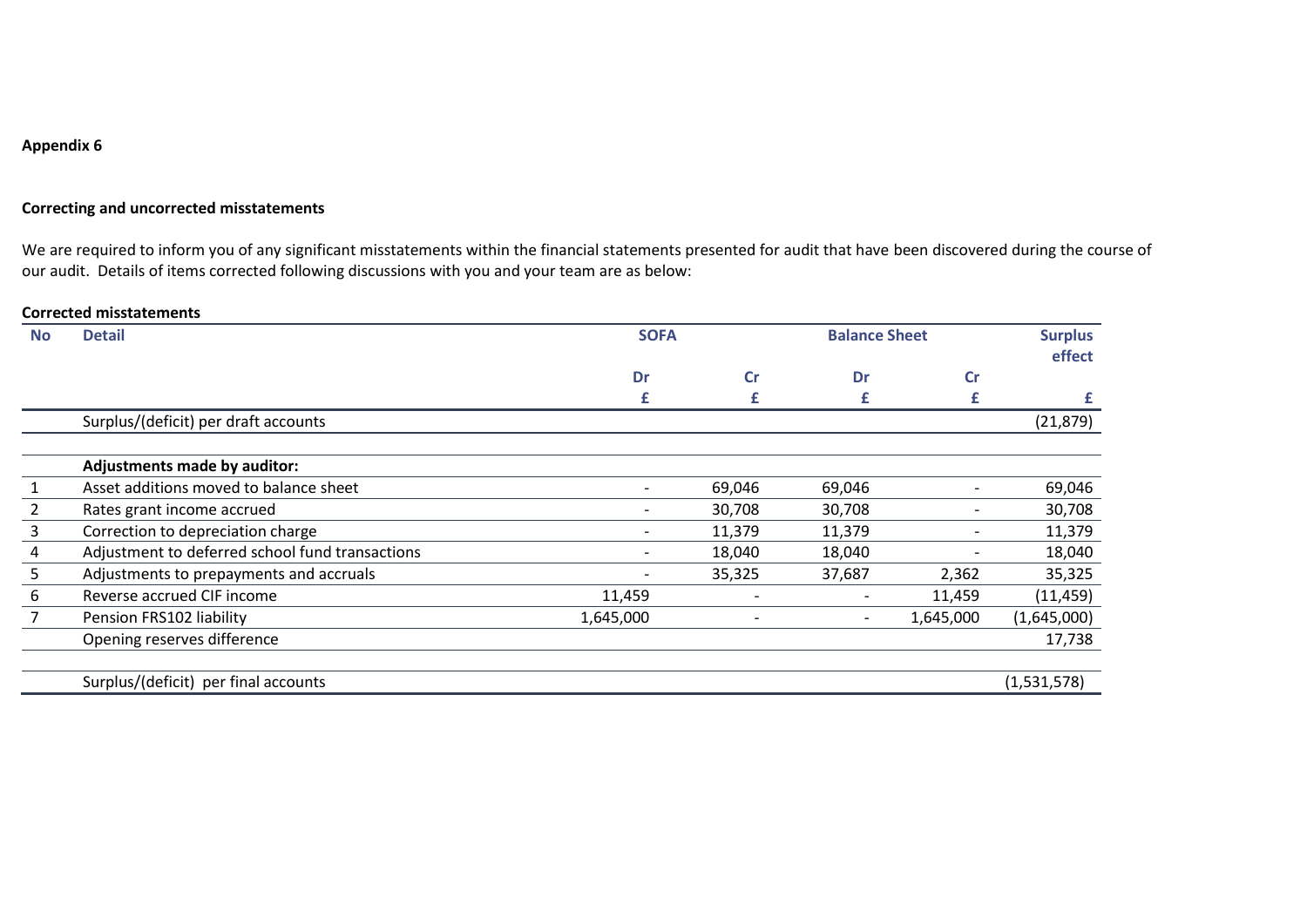# **Uncorrected misstatements**

No non-trivial uncorrected misstatements were discovered during the course of our audit. All adjustments have been processed.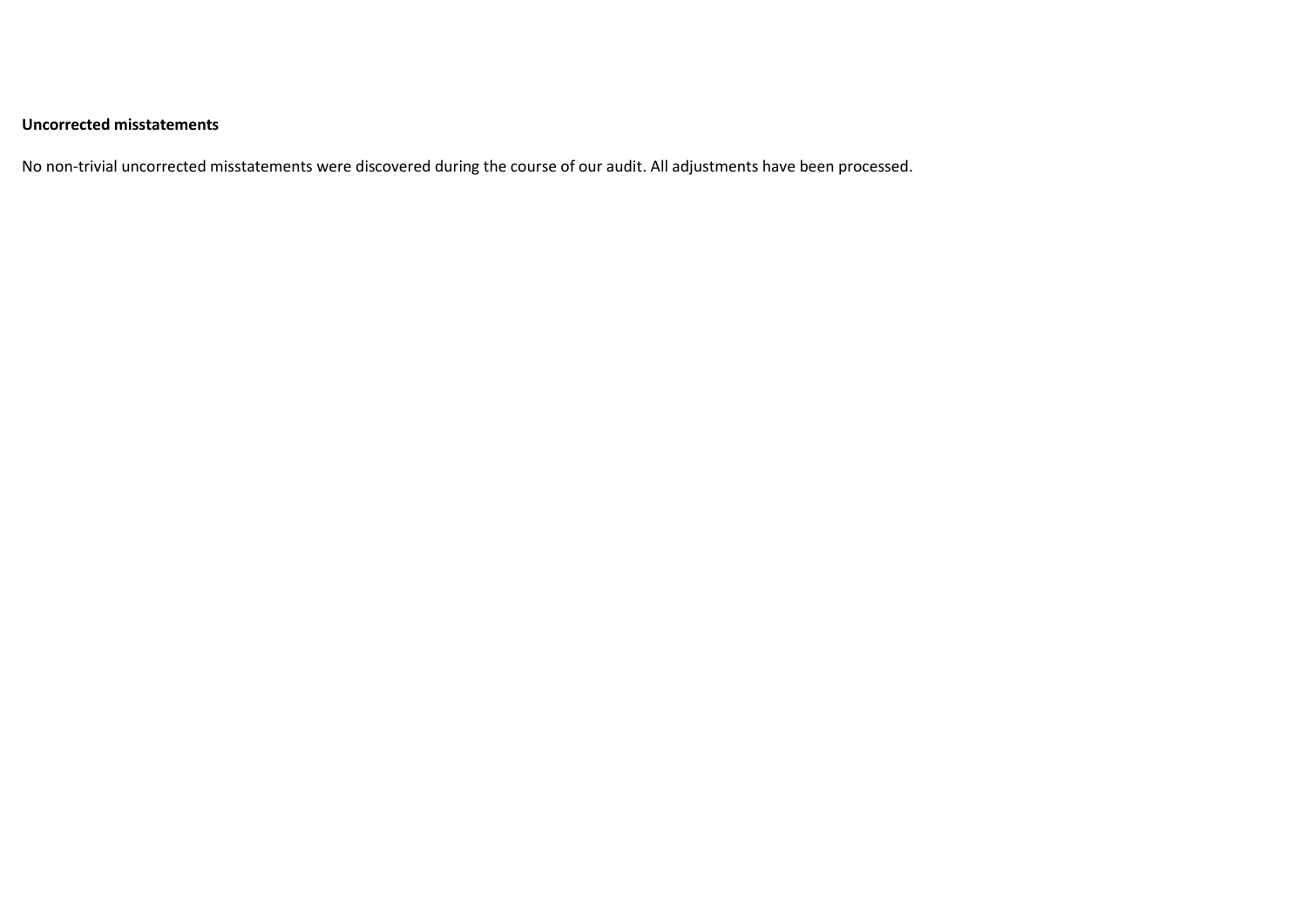# **APPENDIX 7**

# **MUSTS as set out in the Academies Financial Handbook 2019**

The requirements in the handbook brought together into one list: the 'musts'. It abbreviates these requirements and so cannot be used as a substitute for the full handbook. Links to the relevant sections are included, which must be read in full.

# **Personal responsibilities**

• Apply highest standards of conduct and ensure robust governance, comply with charitable objects, with duties as company directors, with charity law and the funding agreement [1.11 and 1.12]

# **Structures**

- Ensure the board of trustees meets at least three times a year, and conducts business only when quorate [2.3]
- Approve a written scheme of delegation of financial powers [2.4]

# **Relationships**

• Manage conflicts of interest, be even-handed with related parties, and ensure goods or services provided by them are at no more than cost, beyond the limits in this handbook [5.34 to 5.58]

# **Money and oversight**

- Ensure the board approves a balanced budget for the financial year and minutes their approval [2.10]
- Share management accounts with the chair of trustees monthly, with the other trustees six times a year, and consider when the board meets, taking action to maintain financial viability [2.19 and 2.20]
- Ensure decisions about executive pay follow a robust evidence-based process reflecting the individual's role and responsibilities, and that the approach to pay is transparent, proportionate and justifiable [2.30 and 2.31]
- Appoint an audit committee (either dedicated or combined with another committee) to advise on the adequacy of the trust's controls and risks [1.17 and 3.6 to 3.14]

# **Accountability and audit**

- Submit audited accounts to ESFA by 31 December [4.4]
- Ensure an appropriate, reasonable and timely response to findings by auditors, taking opportunities to strengthen financial management and control [4.16]

# **Roles and responsibilities**

- Adhere to The 7 principles of public life
- Have the skills, knowledge and experience to run the trust [1.1]
- Have at least three members, although the Department's strong preference is for five [1.3]
- Not have employees as members unless permitted in articles [1.4]
- Ensure regularity, propriety and value for money [1.13, 1.28 and 2.7]
- Ensure committees contain a majority of trustees [1.16]
- Not have de facto trustees or shadow directors [1.18]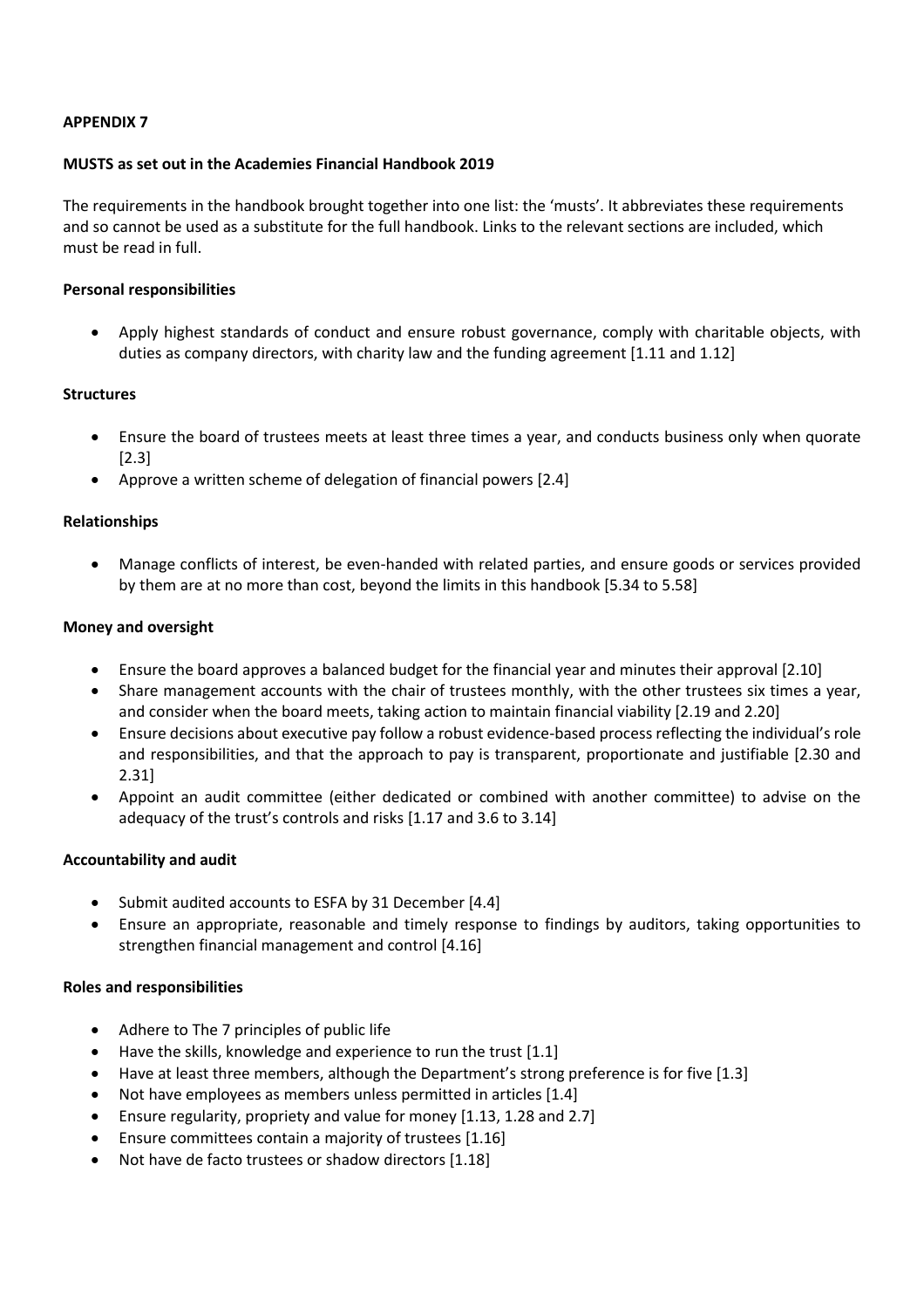- Include a review of the trust's governance structure and board composition in the governance statement when producing audited accounts for the first time [1.20]
- Appoint a senior executive leader (should be principal or chief executive) [1.24]
- Appoint an accounting officer (the senior executive leader) with responsibility for regularity, propriety and value for money and for assuring the board about compliance with the funding agreement and handbook [1.25 to 1.34]
- Demonstrate in the governance statement how the trust has secured value for money [1.31]
- Include a statement on regularity, propriety and compliance, signed by the accounting officer, in the audited accounts [1.31 and 4.13]
- Appoint a chief financial officer to lead the finance department [1.35]
- Have appropriately qualified and/or experienced finance staff [1.36]

# **Main financial requirements**

- Maintain robust oversight of the trust [2.1]
- Take responsibility for financial affairs and use resources efficiently [2.2]
- Describe in the governance statement how the board has maintained effective oversight if meeting less than six times a year [2.3]
- Have sound internal control, risk management and assurance processes [2.6]
- Establish a control framework that includes:
- ensuring delegated financial authorities are complied with, and segregation of duties maintained
- co-ordinating the planning and budgeting process
- discipline in financial management, including managing debtors, creditors, cash flow and monthly bank reconciliations
- planning and oversight of capital projects
- management and oversight of assets
- regularity, propriety and value for money
- reducing fraud and theft
- independent checking of controls, systems, transactions and risks
- a competitive tendering policy [2.7 and 2.28]
- Prepare and monitor financial plans to ensure ongoing financial health and ensure rigour and scrutiny in budget management [2.8 and 2.9]
- Ensure budget forecasts are accurate, based on realistic assumptions and reflective of lessons learned from previous years [2.11]
- Submit a budget forecast return outturn and 3-year budget forecast return to ESFA [2.15 and 2.16]
- Notify ESFA within 14 days if proposing a deficit revenue budget for the current financial year which it cannot address after taking into account unspent funds from previous years [2.17]
- Prepare management accounts every month and take appropriate action. Measure key financial performance indicators regularly and analyse in annual trustees' report [2.18, 2.21 and 2.22]
- Manage cash position robustly and avoid becoming overdrawn [2.24]
- Have a cautious approach to investments in line with the handbook principles [2.25]
- Show that public funds have been used as intended by Parliament [2.27]
- Ensure senior employees' payroll arrangements meet HM Treasury's tax requirements [2.33]
- Charge for boarding provision in line with this handbook [2.35]
- Manage risks, including contingency and business continuity planning and maintain a risk register [2.36 and 2.37]
- Have adequate insurance or be a member of DfE's risk protection arrangement [2.38]
- Implement reasonable risk management audit recommendations [2.40]
- Have procedures for whistleblowing and respond properly and fairly [2.41 to 2.46]
- Be transparent with governance arrangements [2.47]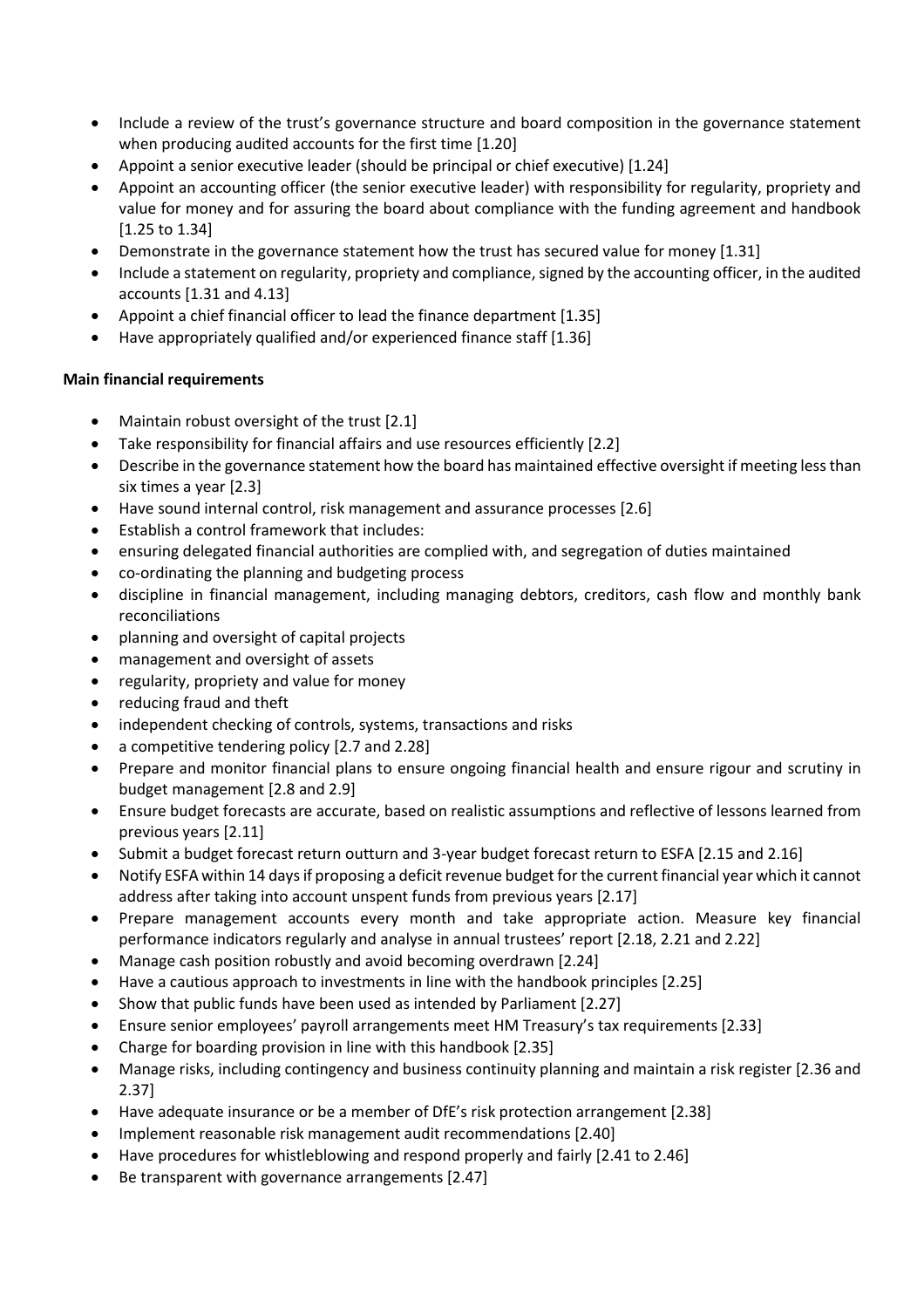- Publish the trust's governance arrangements in its governance statement and in a readily accessible form on its website [2.48]
- Provide ESFA or its agents with information of sufficient quality to meet funding requirements [2.49]
- Notify DfE via Get information about schools within 14 days of changes in information about members, trustees, local governors, chair of trustees, chairs of local governing bodies, accounting officer and chief financial officer [2.51 to 2.55]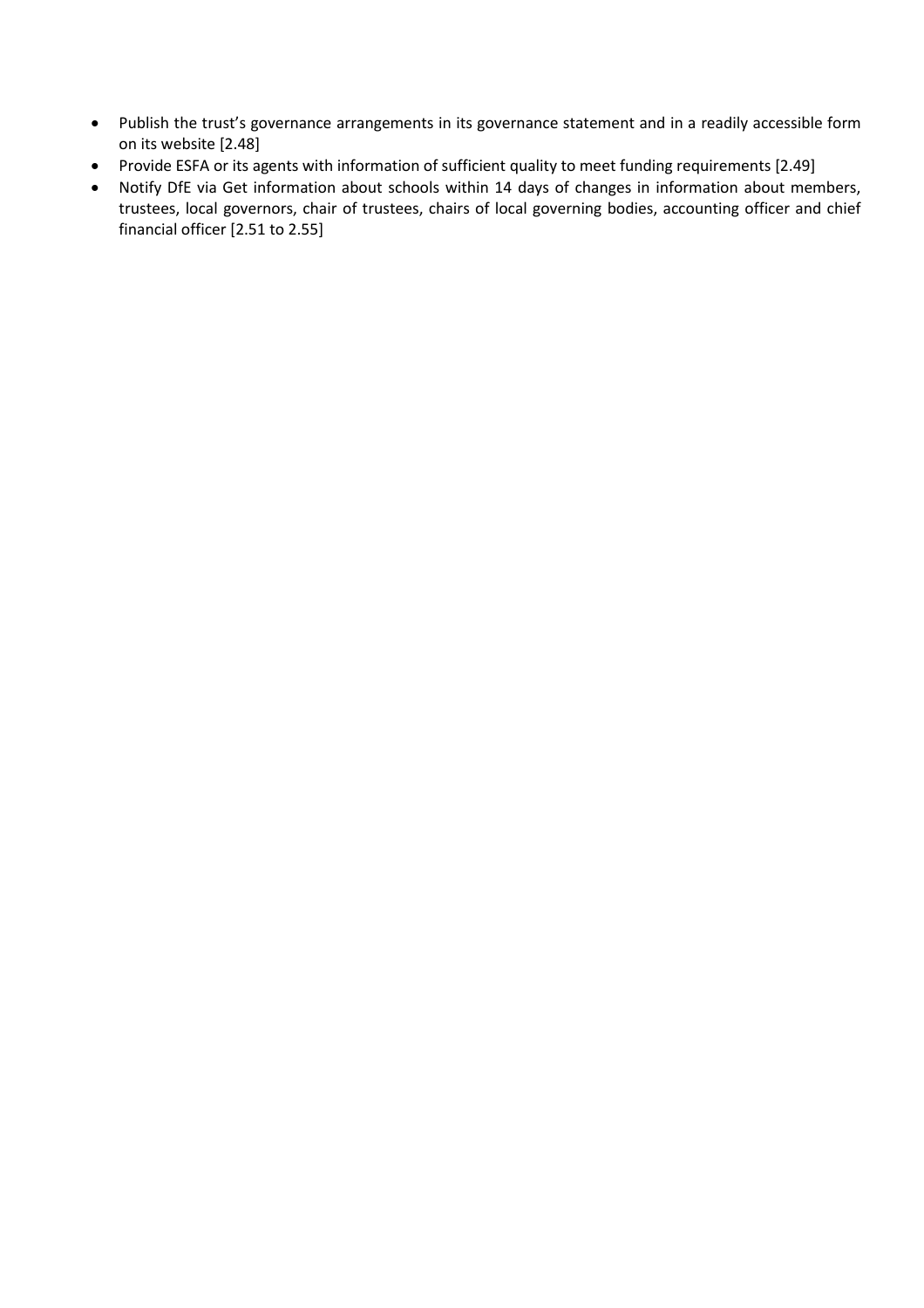# **Internal scrutiny**

- Check financial and other controls and risks [3.1 to 3.5]
- Oversee controls and risks at constituent academies [3.13]
- Ensure information submitted to DfE and ESFA affecting funding is accurate and compliant [3.14]
- Ensure checks are conducted by someone independent, suitably qualified and experienced [3.15 to 3.20]
- Provide internal scrutiny reports to the audit committee and make the findings available to all trustees promptly [3.15 and 3.16]
- Confirm in the governance statement which internal scrutiny option has been applied and why [3.21]
- Provide annual summary of internal scrutiny to ESFA by 31 December, and provide other internal scrutiny reports on request [3.22]

# **Annual accounts and external audit**

- Produce audited accounts, publish on the trust's website by 31 January and file with Companies House [4.1] to 4.4]
- Appoint an external auditor in writing, for the annual accounts [4.5 and 4.6]
- Put any additional services from the external auditor in a separate letter of engagement [4.6]
- Provide in the audit contract for the removal of external auditors [4.7]
- Notify ESFA immediately of the removal or resignation of external auditors, and the reasons [4.8]
- Prepare information, at DfE's request, for the sector annual report and accounts [4.9 and 4.10]
- Include a review of the accounting officer's statement on regularity, propriety and compliance within the external auditor's remit, and address the auditor's conclusions on regularity jointly to the trust and ESFA [4.15]

# **Delegated authorities**

- Obtain ESFA's prior approval for transactions beyond the trust's delegated limits [5.1]
- Make financial disclosures in the annual accounts in line with this handbook [5.2 and 5.3]
- Refer novel, contentious and/or repercussive transactions to ESFA for approval [5.5]
- For staff severance payments, consider the following before committing:
- whether the proposed payment is in the trust's interests;
- whether payment is justified and value for money, based on a legal assessment
- review the level of settlement, which must be less than the legal assessment of what the relevant body (e.g. employment tribunal) is likely to award [5.8]
- Obtain ESFA's approval for the non-contractual/non-statutory element of a staff severance payment of £50,000 or more (gross, before deductions) [5.10]
- Not accept a settlement for a staff severance payment unless satisfying the conditions in this handbook [5.11]
- Ensure confidentiality clauses do not prevent an individual's right to make disclosures in the public interest [5.12]
- For compensation payments, base on appraisal, including legal advice, ensuring value for money [5.13]
- Obtain ESFA's approval for non-contractual/non-statutory compensation payments of £50,000 or more [5.14]
- Obtain ESFA's approval for ex gratia payments [5.17]
- Obtain ESFA's approval for writing off debts and losses, guarantees, letters of comfort and indemnities beyond limits in this handbook [5.18 and 5.19]
- Obtain ESFA's approval, before acquiring and disposing of fixed assets beyond limits in this handbook and ensure disposal achieves best price [5.22 and 5.23]
- Obtain ESFA's approval for leases beyond limits in this handbook [5.25 to 5.27]